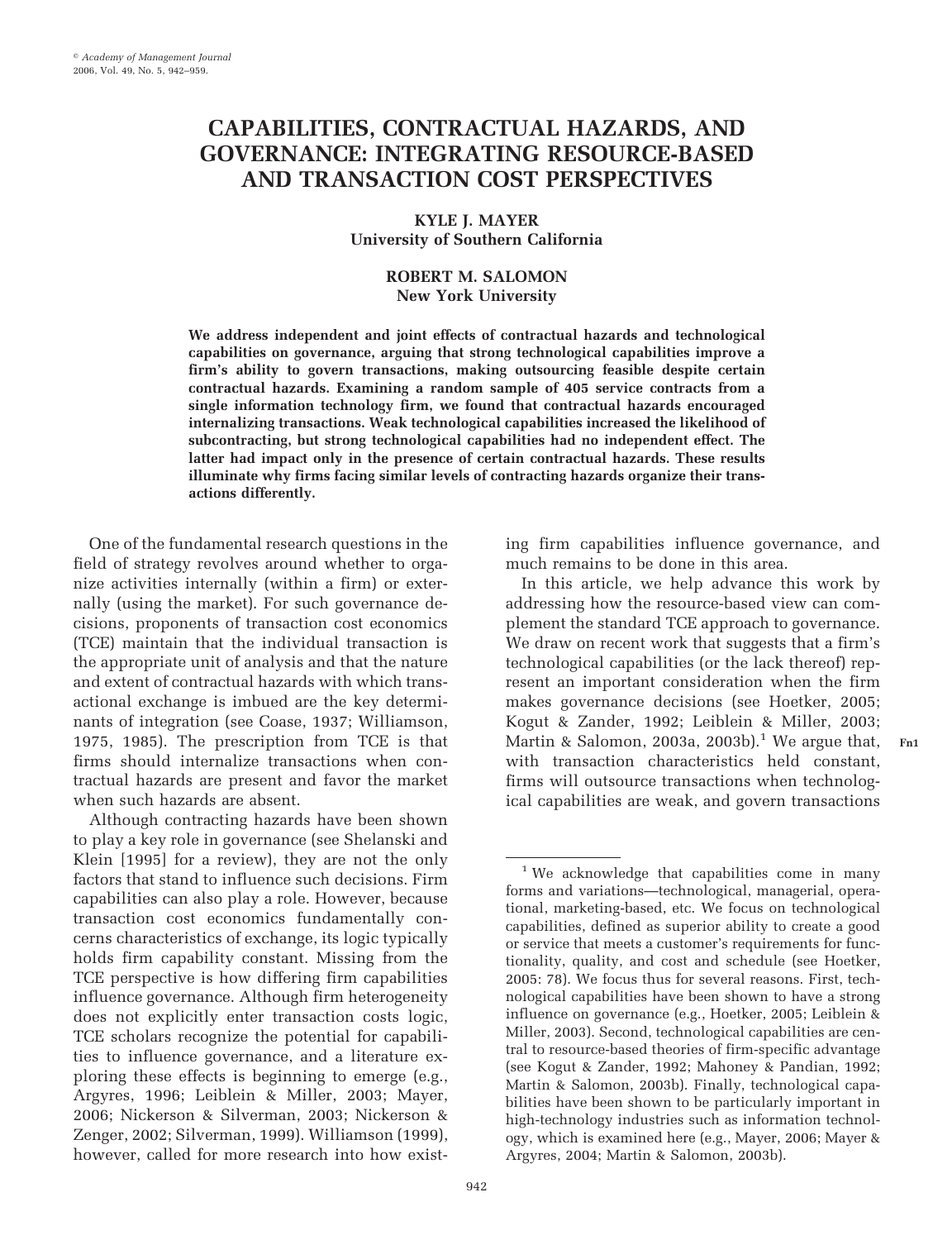internally when technological capabilities are strong.

We then combine insights derived from the resource-based view with insights from transaction cost economics to advance hypotheses regarding joint effects of contractual hazards and technological capabilities. Although prevailing resourcebased logic suggests that strong technological capabilities should lead firms to integrate, we argue, somewhat counterintuitively, that technological capabilities can actually improve a firm's ability to govern interfirm, market transactions. To the extent that technological capabilities enable firms to select capable suppliers, effectively monitor their progress, and effectively share knowledge with them, technological capabilities translate into "governance capabilities" that diminish costs imposed by contractual hazards. Further, these governance capabilities are likely to impact some hazards more than others. We hypothesize that the ability to manage and monitor suppliers will play a larger role when transactions present "hold-up" and observability hazards, but less of a role when transactions are subject to appropriability hazards.

Empirically, we tested our hypotheses using a random sample of 405 service contracts from a single firm between 1986 and 1998. The firm, a large information technology (IT) service provider, which we hereafter refer to as Compustar, provided access to the contract documents, each of which concerned a distinct project. For each project, Compustar had to decide whether to subcontract or perform the work internally. This governance choice was our dependent variable. With the help of several engineers and managers at the firm, we were able to identify several capabilities and contracting hazards that formed the basis for measures of independent variables. Overall, these data provide a very comprehensive and detailed view of the governance decisions made by a firm with varying capabilities in several technical areas. Moreover, the panel structure of the data allowed us to better isolate how our hypothesized variables, versus other sources of heterogeneity, influenced governance.

Various literatures have acknowledged the importance of contractual hazards and firm capabilities in governance decisions (e.g., Leiblein & Miller, 2003), yet to our knowledge, none has explicitly examined such effects jointly. This article then stands to make several contributions to the extant strategy literature. Our study combines insights from the resource-based view with those from transaction cost economics. It brings capabilities into TCE by suggesting that technological capabilities influence governance costs through their impact on contractual hazards. Differences in capabilities may therefore help explain why firms facing similar levels of contractual hazards might rationally select different forms of governance. This capability differential holds important implications for the identification of "mistakes" and misalignments in governance choice. Similarly, this study raises the possibility that firms develop governance capabilities that help mitigate contractual hazards and that these capabilities are a consequence of technological competence. Finally, we show that governance capabilities do not affect all contractual hazards equally. Rather, governance capabilities help firms overcome some hazards but have little effect on others.

# **CONTRACTUAL HAZARDS AND CAPABILITIES IN GOVERNANCE DECISIONS**

# **Transaction Cost Economics and Governance**

Transaction cost economics holds a prominent place in the field of strategic management and has offered powerful descriptive evidence, and prescriptive guidance, regarding a central strategic issue: the boundary of the firm. TCE focuses on the individual transaction as the unit of analysis and demonstrates how the attributes of a transaction influence governance decisions. In particular, TCE addresses the level of contractual hazards in transactional exchange as the key driver of integration (Williamson, 1975, 1985). The extent of such hazards is shaped by the degree of asset specificity (Williamson, 1985), appropriability (Oxley, 1997; Pisano, 1990), or observability (Holmstrom, 1979) in an exchange.

Asset specificity refers to the transferability of assets to alternative uses (Williamson, 1985). When assets are specific to a transaction, they have very little value outside of a given context. In situations that require such dedicated assets, suppliers may act opportunistically to extract excessive rents from customers. Detailed contracts or other safeguards may be used to prevent the supplier from thus "holding up" the customer; however, drafting detailed contracts and implementing safeguards can be costly. In fact, contracting costs can be so severe that the customer will prefer to internalize the transaction and perform the activity itself rather than be subject to potential ex post hold-up. Therefore, when assets are specific to transactions, firms are likely to prefer internal forms of governance.

Appropriability refers to contracting hazards that expose valuable intellectual property to expropriation (Gulati & Singh, 1998; Oxley, 1997; Pisano, 1990). When firms contract in an external market,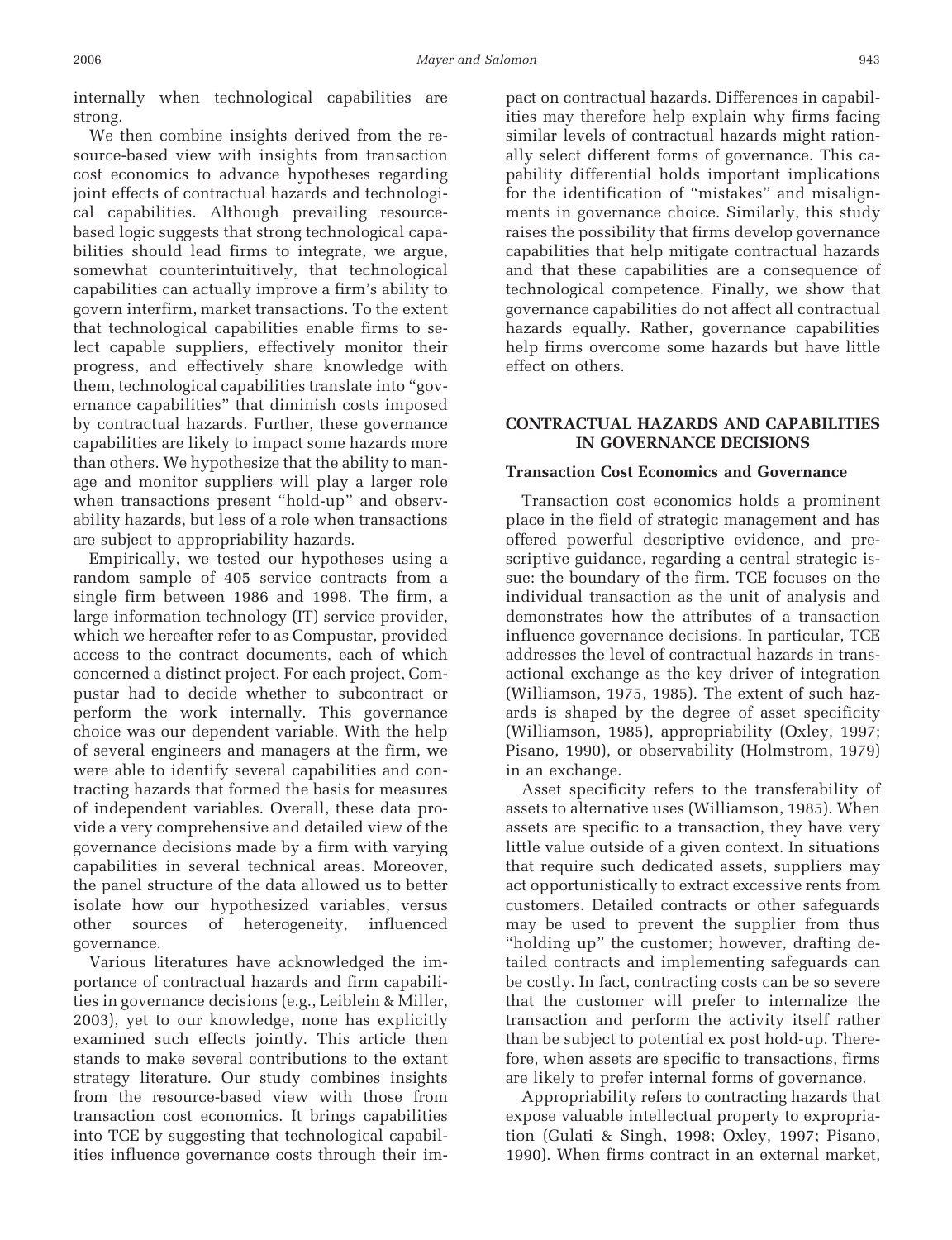they may exchange proprietary information and technology. Such an exchange leads to the possibility that a partner firm will expropriate valuable knowledge, denying the originating firm sole rights to a rent-generating asset. Although a firm has the option of trying to specify a detailed contract to protect against such expropriation, contracts are limited in their effectiveness at mitigating this hazard (Shapiro & Varian, 1999). Firms therefore have an incentive to internalize transactions where assets are at risk of misappropriation.

Finally, the observability of the outcomes of transactional exchange is an important exchange hazard (Holmstrom, 1979). When the quality of output is difficult to observe and measure ex post, using market-based contracts to govern transactions can be problematic because it is unclear how to gauge, and thereby reward, quality. The prospect that any discovery of poor quality will occur only well after the fact, if at all, gives contractors an incentive to shirk and cut corners on a project. Under such conditions, a firm may prefer administrative oversight so as to focus on controlling the input process rather than on metering the output (Holmstrom & Milgrom, 1991; Mayer & Nickerson, 2005).

The implication of the reviewed research is that firms should internalize transactions when hold-up, observability, and appropriability concerns are great. By corollary, firms should outsource work when contracting hazards are inconsequential to take advantage of the benefits of the market mechanism. Internalizing transactions is not costless, and the market offers benefits of flexibility and autonomous adaptation, coupled with high-powered incentives (Williamson, 1985, 1996). Although the administrative apparatus of a hierarchy is costly to set up and operate, when the contractual hazards in a transaction are great, integration offers a more effective safeguard than the market. That is, in the presence of contractual hazards, the costs of transacting internally are lower than the costs of transacting in the market.

*Hypothesis 1. A firm is more likely to use internal forms of governance when a transaction is subject to contractual hazards.*

#### **Capabilities and Governance**

According to the resource-based view of the firm, firm-specific capabilities are critical to a firm's success (Peteraf, 1993; Wernerfelt, 1984, 1995). Supporting this underlying theory, empirical research has shown that distinctive technological, marketing, and managerial capabilities can be value creating for firms (see Mahoney and Pandian [1992] for a review). Although the resource-based view provides insight into what types of capabilities are likely to generate value, comparatively little attention has been devoted to how capabilities impact governance. In recent years however, a literature has begun to emerge (e.g., Argyres, 1996; Foss, 1996; Kogut & Zander, 1992). This research shows that technological capabilities impact governance decisions and, as such, this work can complement the standard transaction cost approach to governance (e.g., Hoetker, 2005; Leiblein & Miller, 2003).

One of the key assumptions associated with the resource-based view is that capabilities are inherently complex, causally ambiguous, and difficult to replicate (Barney, 1986, 1991; Conner & Prahalad, 1996; Kogut & Zander, 1992). The prescription is therefore relatively straightforward for areas in which a firm has relatively weak capabilities: it is more efficient for the firm to use market forms of governance to gain access to the skills and capabilities that it lacks, because it will be very difficult, costly, and time consuming to try to develop those capabilities from scratch. Further, uncertainty surrounding the "true" value of the capabilities results in firms overpaying for these assets when trying to acquire them in the open market (Dierickx & Cool, 1989). And, even if a firm internalizes transactions through acquisition, it may be unable to assimilate the complex capabilities of the acquired organization (Kogut & Zander, 1992; Martin & Salomon, 2003a).

We expect the converse to hold for strong capabilities. That is, because internal capabilities have a public-good character, exploiting them is more efficient within, rather than across, firm boundaries (Kogut & Zander, 1992; Martin & Salomon, 2003a). Therefore, for transactions drawing upon technological capabilities in which a firm has an advantage, the firm should prefer to internalize to leverage its existing capabilities.

On the basis of this intuition, we expect firms to internalize transactions that draw upon technological capabilities in which they have an advantage. Correspondingly, firms will prefer market-based forms of governance for transactions that rely on technological capabilities in which they lack advantage.

*Hypothesis 2a. A firm is more likely to use market forms of governance when a transaction draws upon a technological capability in which the firm is weak (i.e., a technological capability that the firm lacks).*

*Hypothesis 2b. A firm is more likely to use internal forms of governance when a transaction draws upon a technological capability in*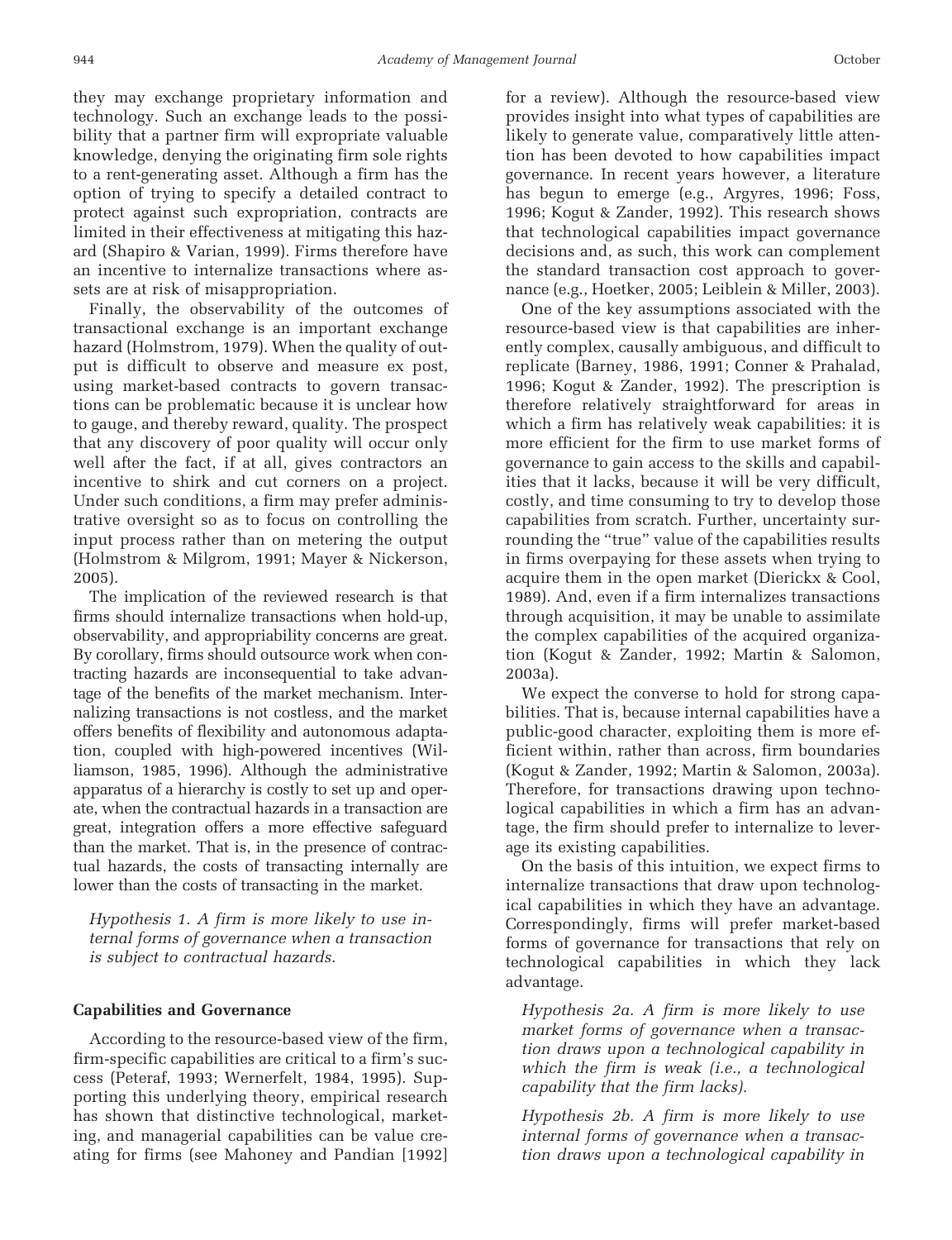*which the firm is strong (i.e., a technological capability that the firm possesses).*

#### **Governance Capabilities**

The above two sections describe how contractual hazards and firm capabilities independently influence governance decisions. We do not intend to imply, however, that all firms respond similarly to a given level of contractual hazards, or that all contractual hazards influence governance equally for a given set of capabilities. Transaction cost theory portrays contractual hazards as the main driver of governance decisions, but it does not account for the possibility that firms develop governance capabilities that help mitigate the impact of contractual hazards (Williamson, 1999). Governance decisions therefore may not be solely driven by contractual hazards, as TCE suggests, but may also be shaped by the interactions between firm capabilities and contractual hazards. Scholars addressing the governance costs that contractual hazards impose have paid relatively little attention to firm heterogeneity (Williamson, 1999). As a result, little is known about how firm capabilities moderate the effect of contractual hazards on governance modes. We turn to this issue next.

Recent work in the field of strategy has begun to acknowledge that firms may develop capabilities in governing certain types of transactions (e.g., Dyer & Singh, 1998). Specifically, technological and production capabilities may lead to governance capabilities. Galbraith (1990), for example, asserted that not only does the creation of technological knowledge through strong R&D matter to firm growth and profitability, but also that complementary technology transfer skills are a substantial source of competitive heterogeneity. According to Cohen and Levinthal (1990), one such complementary capability, absorptive capacity, results from investments in R&D. Martin and Salomon (2003a) formalized technology transfer as a firm-specific capability. They proposed that this capability, inherent in the development and creation of technological capabilities, decreases the costs of sharing knowledge and bestows upon a firm the capability to better protect proprietary assets during technology transfer.

Building upon those ideas, we propose that just as R&D investments can play a role in the development of technology transfer capabilities, technological capabilities can play a role in the development of governance capabilities—which extend well beyond technology transfer. Although strong technological capabilities certainly lower the cost of internal production, a firm with these capabilities may also, because it understands the technologies relevant to a project, be better able to identify appropriate project suppliers and avoid low-quality subcontractors in a potential "market for lemons" (Akerlof, 1970). The firm can do so because it can better evaluate a partner's skills, judge its readiness to perform the task, assess its ability to accept and receive guidance, and provide such guidance through technology transfer when necessary. Furthermore, strong technological capabilities lower the cost of external governance by enabling more effective monitoring. The firm has a better understanding of what problems to look for when contracting and how much progress to expect from a supplier. In short, firms with technological capabilities can overcome potential information asymmetries when governing suppliers. Strong technological capabilities may even help a firm craft better ex ante contracts to clearly define the roles and responsibilities of each party, specify the knowledge to be exchanged, identify appropriate milestones, stipulate monitoring mechanisms, and introduce appropriate pecuniary incentives. For these reasons, we expect a firm with superior technological capabilities to be able to govern external market exchanges better than a firm without such capabilities.

Technological capabilities are likely to be especially valuable when a given transaction is subject to contractual hazards, as the costs associated with the external governance of high-hazard transactions decrease in technological capabilities at a rate faster than internal production and governance costs (see Hennart, 1993). For example, if a firm chooses to use a supplier for a transaction that faces contractual hazards, the firm will try to craft a contract that provides safeguards to mitigate the hazard. If the firm has strong technological capabilities in an area germane to the contract, it will be better equipped to design the contract with the right amount of detail, contingency planning, and pecuniary incentives. If the transaction were not subject to contractual hazards, we would expect the firm, regardless of its technological capability, to easily craft such a contract.

It is our contention, therefore, that the same technological capabilities that lower the costs of doing a project internally more than proportionally lower the cost of using an external supplier in high-hazard transactions. Consequently, the accumulation of technological capabilities translates into governance advantages in the form of an ability to manage contractual hazards in outsourced transactions.

Although governance capabilities derived from technological capabilities provide firms identification, monitoring, and contracting benefits, it is likely that such capabilities help overcome some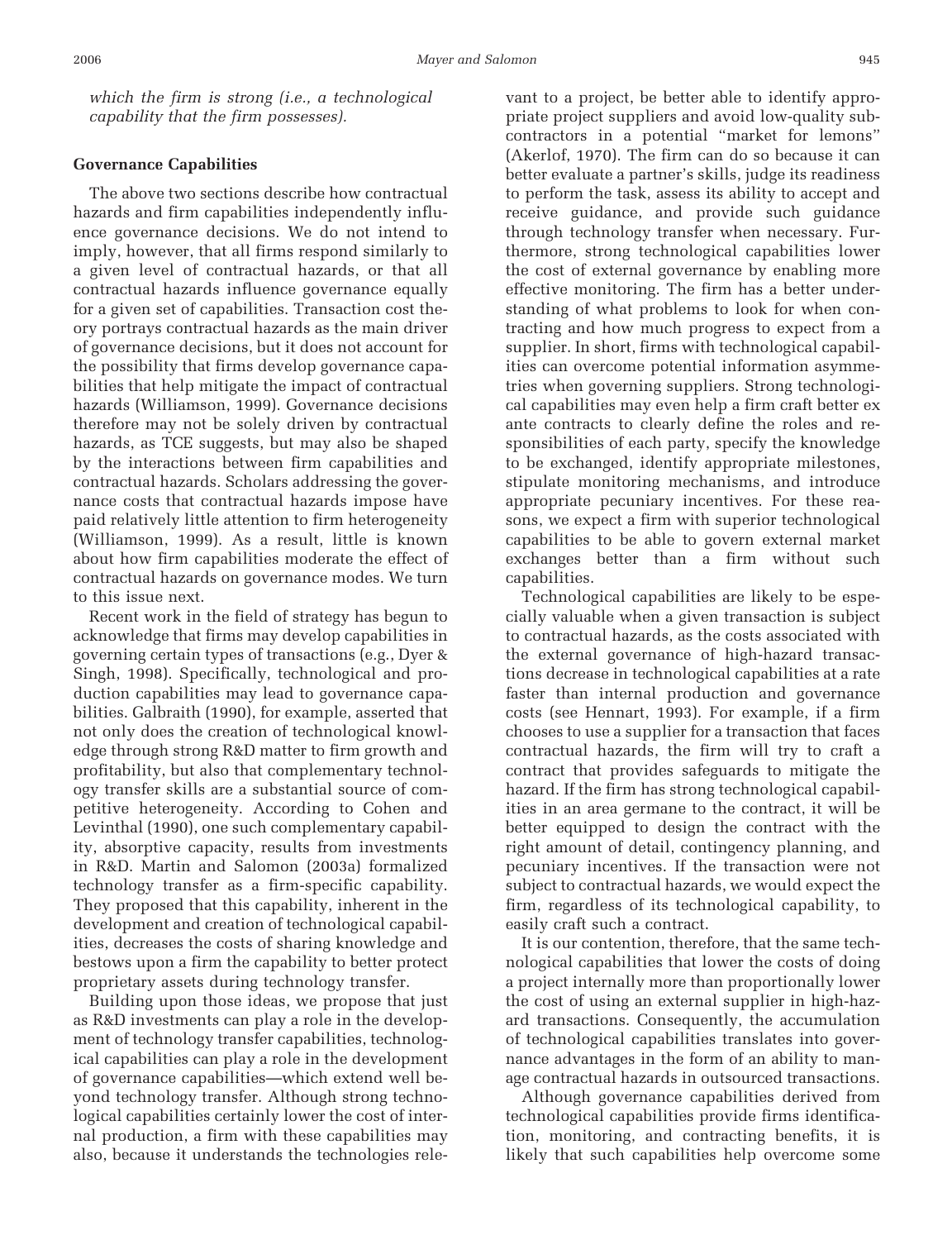contractual hazards more than others. For example, one concern with hold-up is that a firm will make an investment that is specific to a given transaction, while the contractor takes actions that devalues the initial firm's investment (Masten, 1996). Governance capabilities can help a firm deal with such situations. Capabilities in monitoring, a key component of governance capabilities, will help the firm track the progress of the contractor's investment and head off any attempts to shirk. Furthermore, knowing how to craft an effective contract will help the firm better align expectations to avoid misunderstandings, better specify milestones to facilitate monitoring, and provide pecuniary incentives to discourage opportunistic renegotiation. Finally, in the event that a contractor threatens or attempts to walk away from a project, the firm's technological capabilities may enable it to step in and complete the work.

Governance capabilities are also likely to help firms deal with hazards arising from observability. A robust understanding of an underlying technology allows a firm to verify a contractor's capabilities, and monitoring helps ensure that the contractor is making adequate progress toward project completion by dedicating appropriate resources to the task.

By contrast, appropriability concerns are less likely to be impacted by governance capabilities. It is precisely those contractors with strong technical skills—skills that a firm can identify because of its own technological capabilities—that pose the greatest risk of appropriation of proprietary knowledge. Although at first glance, skills in monitoring and drafting clearer contracts should help mitigate these concerns, some technology inevitably spills over when firms transact willingly with partners (Martin & Salomon, 2003a); and, as Shapiro and Varian (1999) pointed out, contracts are only minimally effective at preventing technology leaks.

For these reasons, we expect the governance capabilities that result from strong technological capabilities to moderate the impact of hold-up and observability hazards on governance, but not affect the impact of appropriability hazards on governance. This is not to say that governance capabilities completely overcome the hazards, but rather, that a higher level of a particular hazard will be required to lead to integration in the presence of such capabilities.

*Hypothesis 3a. The relationship between contractual hazards arising from hold-up and internal governance decreases in the presence of strong capabilities.*

*of strong capabilities.*

*Hypothesis 3c. The relationship between contractual hazards arising from appropriability and internal governance is unaffected by the presence of strong capabilities.*

*internal governance decreases in the presence*

## **DATA AND METHODS**

# **Sample**

An industry characterized by technology-intensive products, and one in which firms have the option to outsource, was appropriate for testing our hypotheses. Therefore, we elected to study the information technology services industry, which possessed several advantages for our purpose. First, the industry is characterized by numerous individual projects that firms can either outsource or complete in-house. Second, the industry is large in scale and scope, allowing us to observe a wide range of projects involving an assortment of hardware and software solutions and drawing upon varied technological capabilities. Finally, because we had access to all contracts for the IT projects performed by one firm, we could analyze individual contracts for contractual hazards. All of these features provided us with the opportunity to study over time, and in a rich, well-documented setting governance decisions for projects drawing on specific technological capabilities and facing varying degrees of contractual hazards. As the foundation of organizational choice, the transaction is the primary unit of analysis in transaction cost economics (Williamson, 1985, 1996). In keeping with an extensive body of theoretical and empirical research in TCE, we likewise employed the transaction as our unit of analysis (e.g., Shelanski & Klein, 1995). However, in a project-based industry such as IT, the repeated exchange of an identical good is largely absent. Rather, each project is a separate transaction. We therefore focused on the project, as a self-contained transaction, as the unit of analysis. The customization of service projects in many high-technology industries means that suppliers in these industries must make sourcing decisions use in-house resources or use subcontractors— on the basis of their technological capabilities as suppliers and an evaluation of the attributes of each project.

Information technology projects generally involve the storage, transfer, and management of information, typically by means of mainframes, servers, or related hardware devices. In this industry,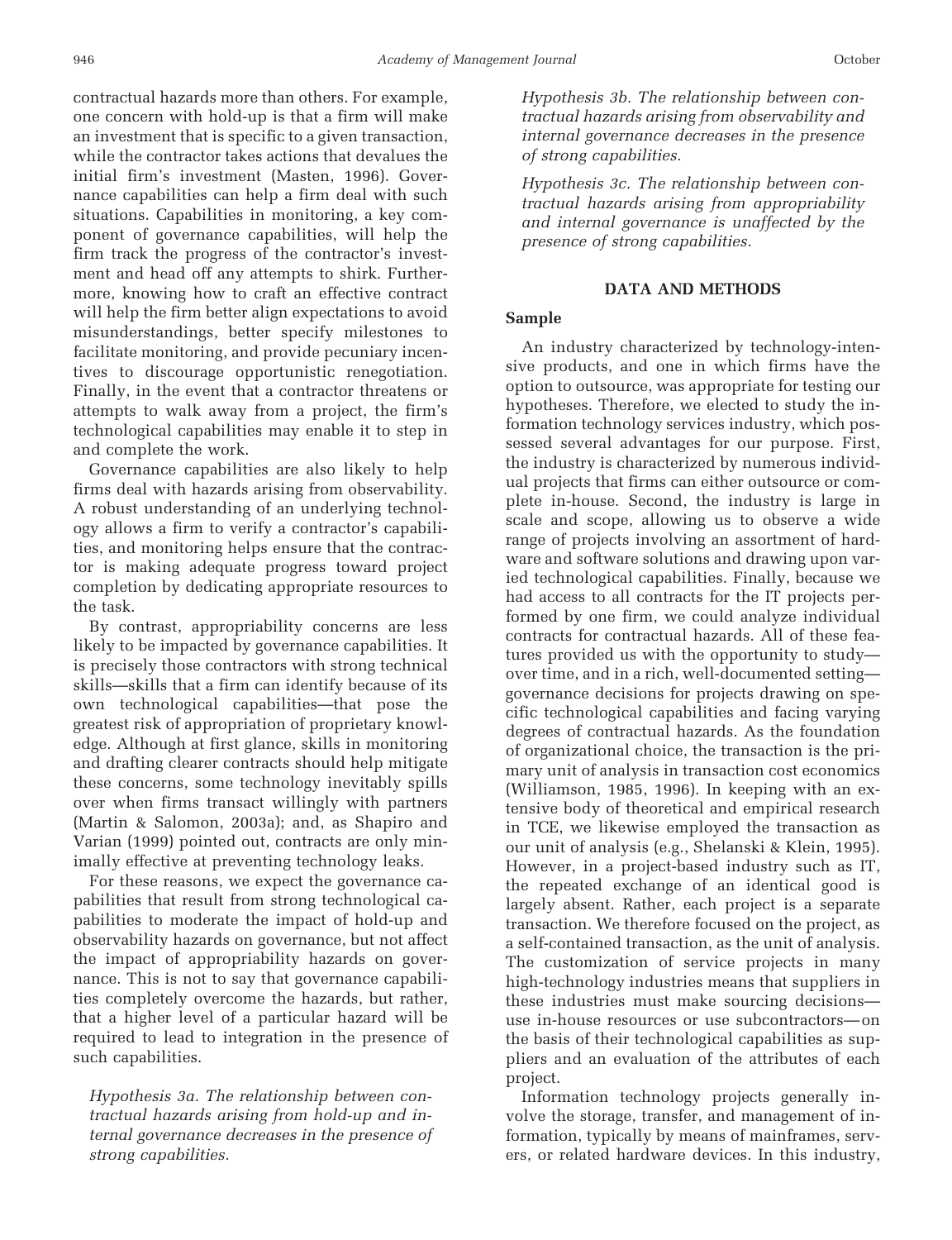customers (e.g., *Fortune* 500 companies) contract with IT suppliers (e.g., IBM, Fujitsu, and CSC) for specific products and services. The suppliers perform a variety of projects for their customers that include, but are not limited to, designing customized software systems, updating and maintaining existing software or hardware systems, and assisting with network design and security. The work is performed using hardware such as IBM-compatible mainframes or Sun servers, operating systems such as OS/390 or Solaris, and customizable solutions such as Oracle databases. Capabilities in this industry, although certainly specific to firms, are generally developed around given technologies—tailored to particular hardware, software applications, and programming languages.

Work is predominantly performed, as noted above, on a project basis. For example, a customer may engage EDS for a mainframe maintenance project and CSC for a network security project. Projects are typically sourced separately. Once a supplier is awarded a project, the supplier must decide how to fulfill the project requirements sometimes using internal resources, sometimes outsourcing work to subcontractors. This governance decision is particularly important because it stands to substantially affect the quality of the end product delivered to customers.

To study governance decisions in this industry, we collected data on IT service projects undertaken by one firm, Compustar. (Compustar, a producer of mainframes and related hardware since the 1970s, entered the platform-independent IT services business in the mid 1980s.<sup>2</sup> By 1997, Compustar's IT services division accounted for revenues of approximately \$100 million.<sup>3</sup> Compustar provided us with access to all IT projects in their U.S. corporate contracts library. The contracts dated back to 1986 and up until mid 1998.

A typical contract was about five pages long and provided a description of the project, the services to be rendered, and the responsibilities of the parties. In addition, each project file contained information regarding the use of subcontractors and, in some cases, subcontractor invoices. Some projects were fixed-fee arrangements, and others stipulated

an hourly wage (with or without a maximum number of hours to complete the task). Project duration ranged anywhere from one week to over a year, and project value ranged from around one to several hundred thousand dollars.

We randomly selected a sample of 405 of Compustar's IT contracts with U.S. customers, a figure representing approximately 25 percent of the entire population of contracts.4 We selected the sample on the basis of the first letter of a customer's name in order to generate an unbiased, representative sample (that is, including all customers whose names began with "C," or "E," or another letter). In addition to dissecting each of the randomly drawn contracts in detail, we conducted interviews with Compustar managers and engineers, to identify the capabilities and contracting hazards involved in each project. We further supplemented these data with financial information (e.g., free cash flow) from 10Ks and other firm reports collected through Lexis-Nexis. Our final sample therefore included detailed information at both the firm level and the individual contract level for 405 of Compustar's IT service contracts over the period 1986 –98.

#### **Measures**

*Dependent variable.* Our dependent variable captured whether Compustar governs a particular transaction internally or elects to use an external subcontractor. The dependent variable, *subcontract*, was a dummy variable coded 1 if a subcontractor was involved in a given project and 0 if the project was completed using only in-house resources. Variable coding was based on an analysis of the records in the project file.<sup>5</sup> When subcontracting, Compustar generally contracts out a significant portion of the work for a given project. Even if a project is performed entirely by a subcontractor, Compustar remains involved as a project manager, taking responsibility for delivery of the end product and ensuring that the customer is satisfied.

**Fn4**

<sup>2</sup> "Platform-independent" means that services can be rendered on a variety of different hardware, proprietary or not. Services include programming, network support, data migration, and so forth.

<sup>3</sup> Revenues such as these render Compustar similar to, though slightly smaller than, its main competitors in size and scope. We therefore feel relatively confident generalizing our results to other firms in its industry.

<sup>4</sup> Compustar limited our access to North American accounts. Foreign clients were managed out of Compustar's various foreign subsidiaries. For this reason, we were unable to include foreign projects.

<sup>5</sup> Unfortunately, data limitations prevented us from using a finer-grained dependent variable. The data only indicate if a subcontractor was employed, not the percentage of the contract completed by any subcontractor or the number of subcontractors. Examining the detailed invoices and payment records that were available indicated that subcontractors were rarely only peripherally involved.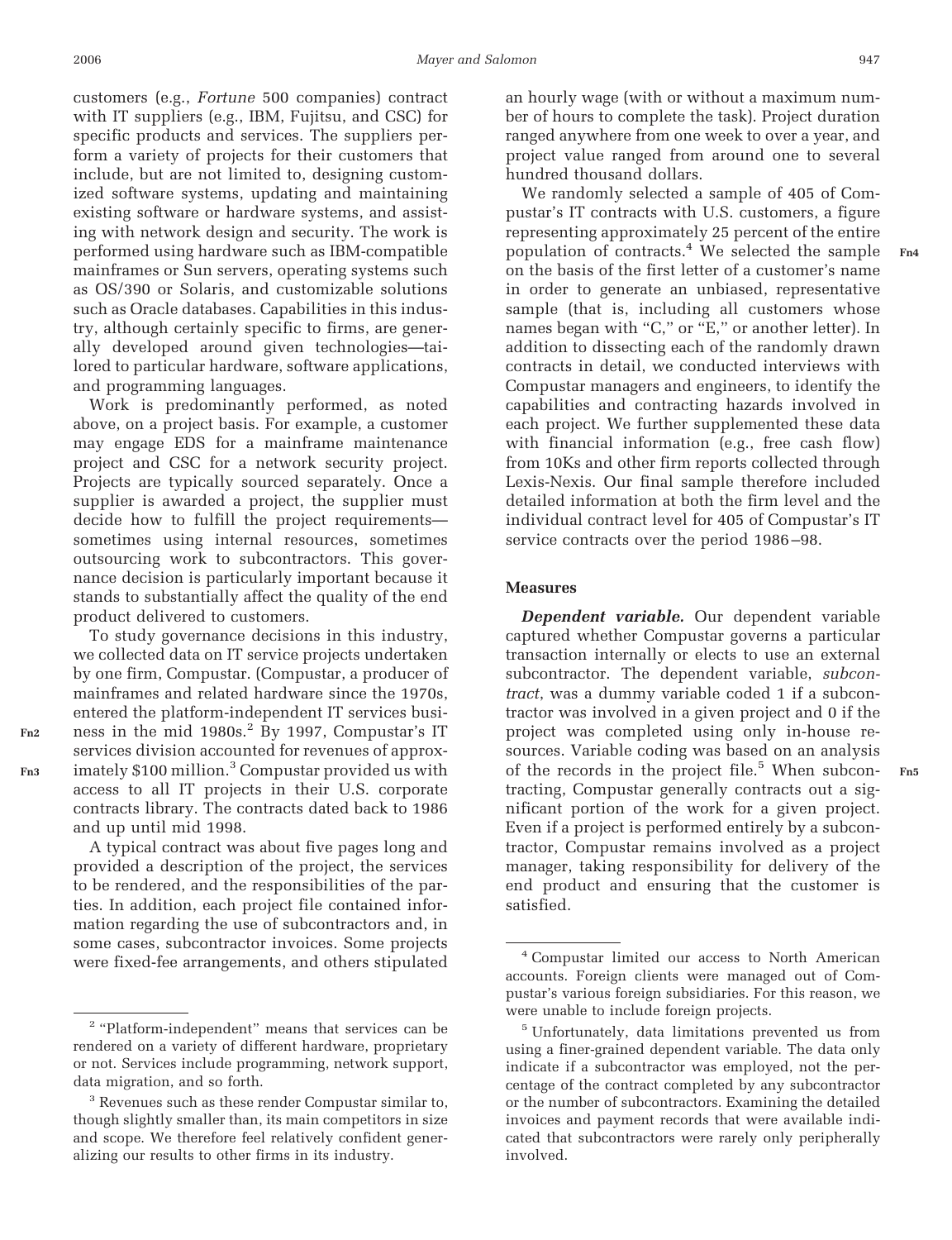*Contractual hazards.* To test Hypothesis 1, we included five measures of contracting hazards that Compustar faced to attempt to capture whether hold-up, observability, and appropriability were present in a given transaction and to test their effects on Compustar's decision to subcontract or not. Through detailed interviews with engineers and managers at Compustar, we were able to identify the contracting hazards present in each project.

As a proxy for hold-up derived from asset specificity, we measured interdependencies between the client's and Compustar's resources. *Interdependence* captured the need to coordinate with the customer's personnel in a given transaction; two Compustar engineers aided in coding this variable, which was identified from the "Deliverables and Responsibilities" sections of each contract. Interdependence was coded 1 if a customer's personnel were directly involved in the project in such a way that Compustar had to depend on them to complete the task(s), and 0 otherwise. This variable captured bilateral dependence between Compustar and its client. Bilateral dependence created a specificity problem for Compustar because of the tight deadlines of these projects. Compustar was ultimately responsible for completing projects, but in cases of bilateral dependence arising from technological interdependence, the firm had to rely on the customer's personnel to perform key tasks in a specific sequence with the supplier's tasks.

We included *time specificity* as an additional measure of asset specificity. Time specificity referred to whether a contract stipulated that Compustar must complete a project by a specified date. We defined time specificity as a dichotomous variable coded 1 if such a clause existed in the contract and 0 otherwise. This treatment of temporal specificity is consistent with the empirical TCE literature (Masten, Meehan, & Snyder, 1991; Pirrong, 1993). In the presence of temporal specificity, firms are likely to internalize transactions to preserve control and ensure on-time completion (Williamson, 1996).

Transactions differ in the extent to which a customer's assets are at risk. Some transactions require the customer to subject little to risk. In such cases, there is little room for Compustar or a subcontractor to opportunistically renegotiate during the project. Other transactions, however, put the customer in a position in which the supplier's actions can devalue the customer's assets, through incompetence or opportunism. One such situation occurs when Compustar takes on a project working on central elements of a customer's data center. The data center is at the heart of the customer's operations, and interruptions in service have the greatest

potential to negatively impact its operations. On such projects, actions taken by Compustar or its subcontractors could cause the customer's data center to shut down. Such events are very costly and disruptive to a client's entire business. When Compustar takes on a project at the core of the customer's data center and allows subcontractors access, mistakes can be especially costly to Compustar. Because Compustar is ultimately responsible for delivery of end products to customers, subcontractor actions could hurt Compustar as much or more than the subcontractor itself. As a result, a subcontractor could take advantage of its position to opportunistically renegotiate the terms of its contract. In that sense, then, Compustar is subject to ex post hold-up by its subcontractors in transactions involving customers' data centers.

With the help of Compustar engineers, we were able to identify projects with the potential to shut down a customer's data center. We coded the dichotomous variable *disrupt* as 1 if a project could shut down a "significant portion" of a customer's data center and as 0 otherwise.

To assess observability, we evaluated whether Compustar was able to gauge output quality. The variable *lack of observability* captured whether the technology employed in a project made it difficult to determine the quality of the output generated by the project team. Compustar engineers coded the data on the basis of whether a brief, inexpensive inspection could have determined the quality of the output. Lack of observability was coded 1 if the quality of the end product associated with a particular project was difficult to observe and 0 otherwise.

Our final contractual hazard variable, *appropriability concerns*, captured whether assets were at risk of misappropriation in a given project. Compustar engineers and managers generated a list of their proprietary technologies and coded appropriability concerns as 1 if any of these technologies or processes were to be used for a transaction and as 0 otherwise. Projects that required Compustar to use proprietary technologies subjected valuable knowledge to the risk of misappropriation by a subcontractor.

*Technological capabilities.* We could identify four distinct technological capabilities in the data to test Hypotheses 2a and 2b. These capabilities were identified through detailed discussions and interviews with Compustar employees and managers and were verified by engineers from other firms in the IT services industry. Two of the capabilities were in areas where Compustar had an advantage over its competitors, and two others were in areas where the firm did not have an advantage. Comp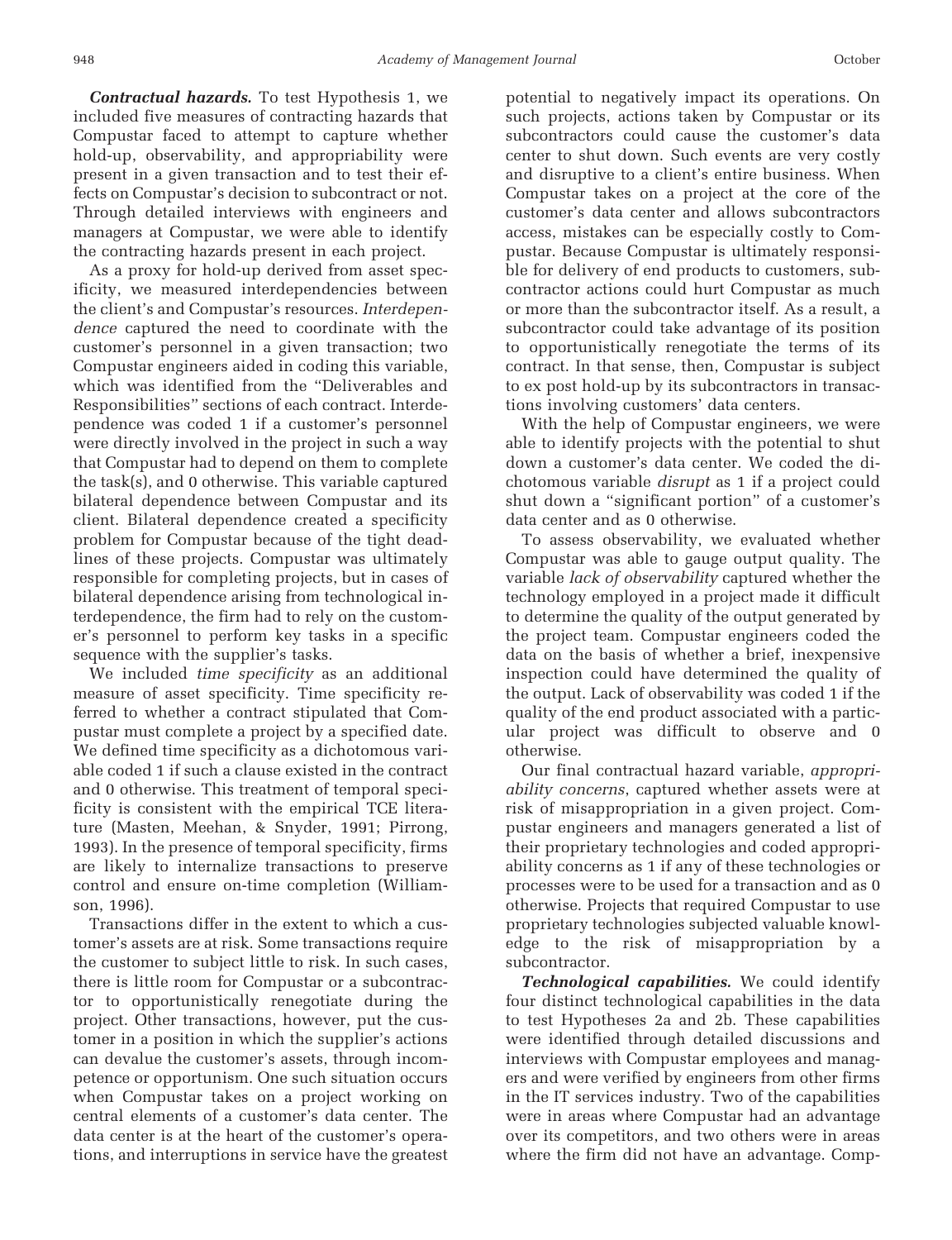ustar had superior (relative to competitors) internal capabilities in working on mainframes and hardware that they manufactured. Their own hardware was primarily sold as new by their own internal marketing and sales group, although there was also a market for resale by third-party vendors. There was also an active market to provide services for these machines. These were therefore not specific assets, as other firms provided these services, but Compustar had employees with world-class capabilities in this area. *Compustar hardware* was a dummy variable coded 1 if a project involved working on Compustar-manufactured hardware and 0 otherwise. In addition to being experts in the firm's own machines, Compustar engineers were acknowledged experts at servicing mainframes from other vendors because of their experience in all aspects of mainframe technology. Compustar had been designing and manufacturing mainframes since the 1970s and had developed very strong capabilities in this area—mainframes are Compustar's primary product. The variable *mainframe* was therefore coded 1 if a contract involved working on a mainframe computer and 0 otherwise. External industry experts verified Compustar's capabilities in these areas.

The situation is very different for projects involving programming and nonmainframe hardware manufactured by other firms. Many other firms possess capabilities associated with programming and hardware, which have not historically been part of Compustar's focus.<sup>6</sup> Programming capabilities are highly specialized, complex, and typically technology-specific (e.g., Oracle databases, Unix, OS/390). We therefore defined programming as a dichotomous variable that took the value 1 if a

project primarily involved programming tasks, 0 otherwise. As with programming, there are many firms that can service nonmainframe IT hardware, including the firms that manufactured the equipment. Compustar's capabilities in working on these machines are not superior to those of several other firms in the industry. *Other hardware* was a dummy variable coded 1 if a project involved working on hardware from another vendor and 0 otherwise.7 Two Compustar engineers coded all four capability variables on the basis of project descriptions in the contracts.<sup>8</sup>

These measures of capabilities are consistent with others in the literature (e.g., Mayer & Nickerson, 2005) and with the more general experiencebased measures of capabilities used in earlier studies (e.g., Leiblein & Miller, 2003). For example, Compustar had more than 20 years of experience supporting mainframes and its own hardware, but was relatively new to programming and working on hardware from other firms. Experience differences can account for the capabilities consistently identified by individuals both inside and outside Compustar.

*Control variables.* We controlled for several other variables with potential to influence the dependent variable. The first was the number of *previous projects* that Compustar had performed for a specific customer. Customer-specific relationships may be important in sourcing decisions. For example, Compustar personnel indicated that they liked to do the first few projects with new customers in-house because they believed that using in-house resources helped them develop closer relationship with the customers and increased the potential for future business. We therefore defined previous projects as a running count of the number of IT projects Compustar had performed for a given

<sup>9</sup> We acknowledge that we lacked data on prior ties between Compustar and some subcontractors; however, we are confident that such data limitations do not bias **Fn7 Fn8**

 $\overline{6}$  The fact that Compustar was awarded contracts for customer.<sup>9</sup> which their technological capabilities were not a good match begs the question of how Compustar won such contracts. Firms may win business even without superior technological capabilities for three reasons. First, a strong relationship with the customer may have given the firm an inside track on the project. Many firms prefer to deal with a familiar supplier they trust rather than with a firm they don't know anything about. Second, Compustar may have a reputation for quality, which makes the decision to use them easier to justify to a board of directors, especially if there is a problem. Even if a firm has not exhibited clear technological superiority in a particular domain, the customer may value its reputation enough to overlook relative inexperience in the relevant technological area. Third, Compustar may have submitted a lower bid than competitors with superior capabilities. A low price can be a powerful inducement to cost-conscious buyers.

<sup>7</sup> All capability (and contract hazard) variables were independent and not mutually exclusive. For example, a given project could involve working on either programming or on another firm's hardware; or both; or neither.

<sup>&</sup>lt;sup>8</sup> The following coding process was used for those variables requiring expert coding: Each engineer coded the same 80 randomly selected contracts. Then the two engineers and one of the authors went through all 80 to identify discrepancies and disagreements. We found three for disrupt, three for measurement, and two for programming. After some discussion, the engineers clarified the conflicts and agreed that they were using the same criteria as they coded the remaining contracts.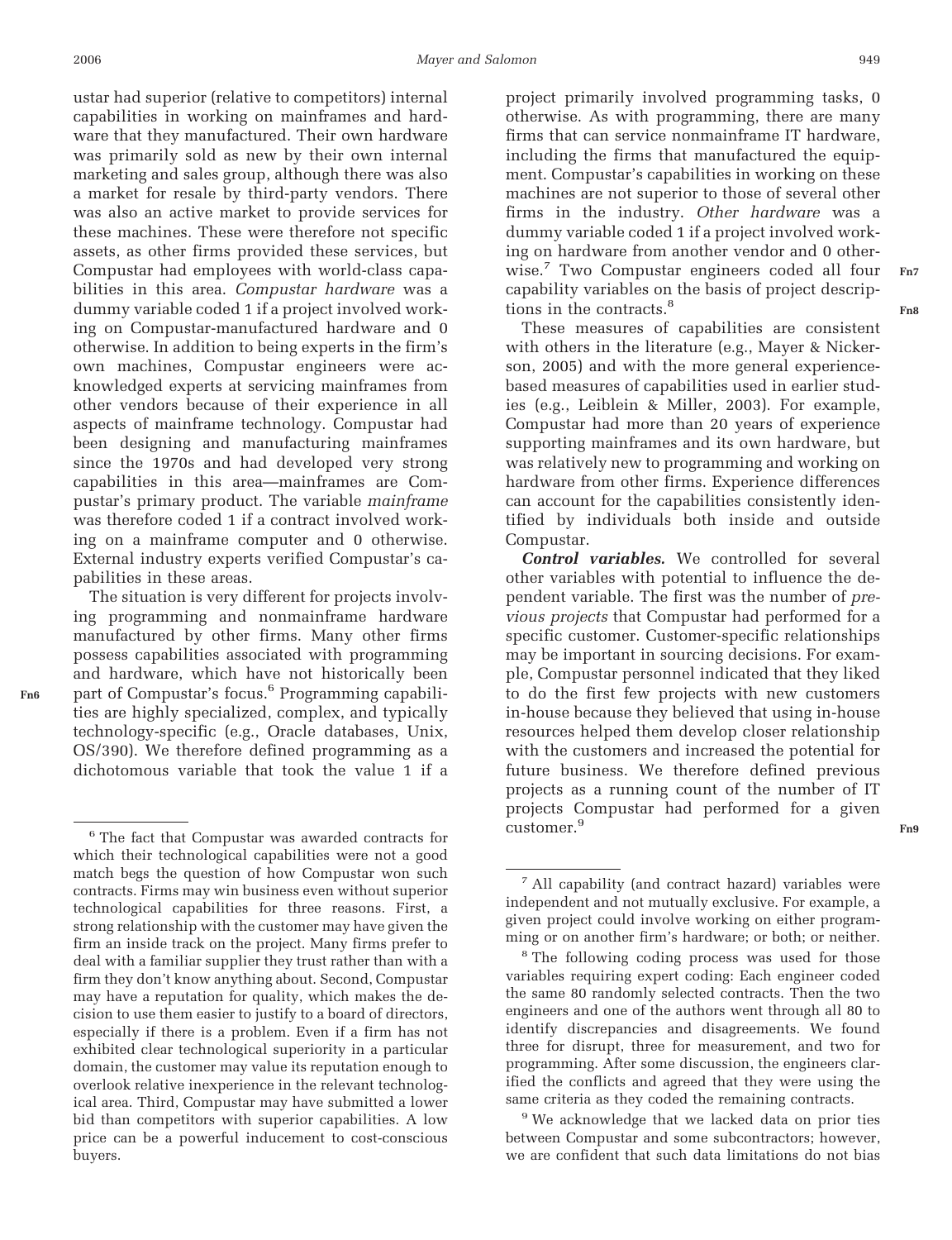Second, the sheer size of a project might have influenced Compustar's governance choice. Large projects were more likely to exceed the capacity of single suppliers and thus required outsourcing. However, large projects might also have been the ones that were more critical to Compustar projects that they might have preferred to perform in-house. We controlled for either of these possibilities by including a variable labeled *project size*, measured as the total dollar value of a project's revenue, expressed as a natural logarithm.

In addition to size, we included measures of organizational slack, defined by Bourgeois as "a cushion of actual or potential resources which allow an organization to adapt successfully to internal pressures for adjustment or to external pressures for change in policy, as well as to initiate changes in strategy with respect to the external environment" (1981: 30). Slack resources are those a firm has in excess, in amounts over and above those required for survival, and that allow it to pursue growth strategies (Cyert & March, 1963). One measure of slack (commonly referred to as "unabsorbed slack") is the amount of cash that a firm has available to it. A greater amount of cash implies that a firm has more than enough resources to hire personnel to perform projects in-house (see Tan & Peng, 2003). We therefore defined *free cash flow* as the natural log of Compustar's available cash (in millions of U.S. dollars) in a given year. Another measure of slack (commonly referred to as "absorbed slack") captures a firm's human resource capacity constraints (Tan & Peng, 2003). Compustar managers indicated that their busiest months, when capacity was most highly utilized, were the ends of the first three fiscal quarters (March, June, and September), because sales managers had incentives to reduce prices in order to hit sales targets at these times, and customers had the incentive to delay projects in anticipation of such discounts. Managers indicated that November was also a busy month for Compustar, because fourth-quarter demand was compressed. Customers preferred to not bring down their systems during the busy holiday season. Bearing out the managers' reports, we found that nearly 40 percent of the projects in our sample came from these four months. We therefore defined *peak months* as a dummy variable coded 1 if a project originated during one of the four peak months and 0 otherwise. The conjecture was that firms with substantial slack resources have the personnel available to perform work in-house even during peak months if they wish. Our treatment of slack is consistent with other prevailing measures (e.g., Bromiley, 1991; Reuer & Leiblein, 2000; Tan & Peng, 2003).10

Finally, Compustar managers suggested that subcontracting activity might have varied over time as the IT services business was developing. They indicated that Compustar initially subcontracted extensively, as demand was growing faster than Compustar's internal capacity. Subcontracting leveled off later in the sample period as capacity caught up with demand and demand for IT services began to decline slightly. We therefore included time fixed effects to control for the changing nature of subcontracting for this firm over time.

#### **Statistical Method**

Given a dichotomous dependent variable, a logit or probit model is the preferred estimation technique (Kennedy, 1998). We employed the probit model because its maximum-likelihood estimation procedure is particularly appropriate for dealing with qualitative data of the sort collected in this study (Maddala, 1983).

Although unobserved heterogeneity, endogeneity, omitted variables, and simultaneity can bias results based on panel data of the sort that we employed in this study, we took several measures to control for such possibilities. First, we included time-specific effects to control for possible correlation of errors over time. Second, we selected projects using randomization, which allows for a better approximation of experimental treatment to inherently nonexperimental data. Finally, the independent variables, with the exception of free cash flow, captured characteristics either of a project, as defined before the subcontract decision was made, or of the customer-Compustar relationship. The project-specific variables were known when subcontract decisions were made.

#### **RESULTS**

In Table 1, we present summary statistics and product correlations for all variables. Correlations were generally as expected, and moderate in magnitude. Moreover, influence tests did not show evidence of problematic multicollinearity. **T1**

Table 2 presents multivariate regression results. As previously mentioned, the event of interest for **T2**

results because prior ties likely have more of an impact on subcontractor selection than on the decision to subcontract in the first place.

<sup>10</sup> We thank an anonymous reviewer for suggesting capacity as a control.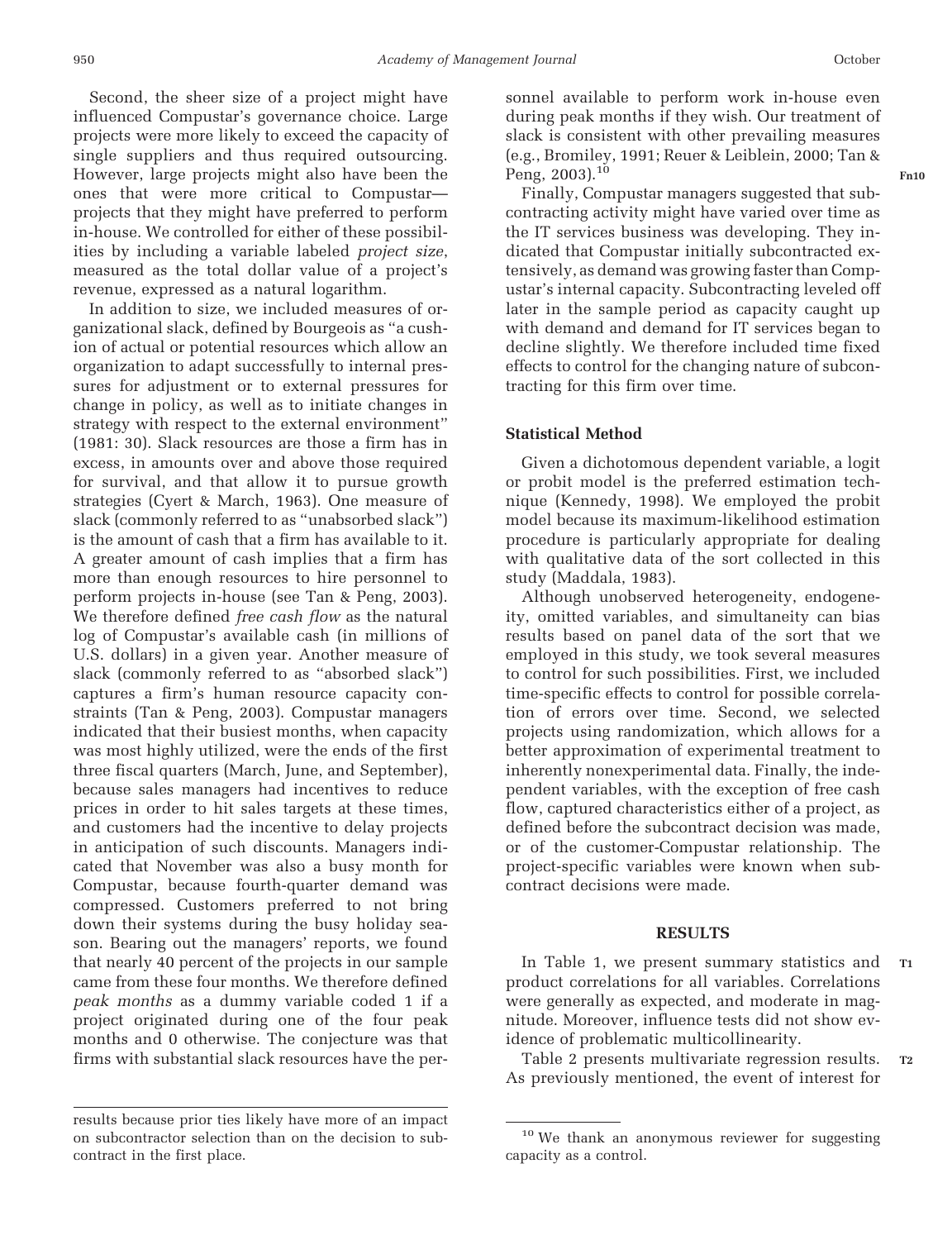|                    |                                                        | 13              |                |                    |                     |                             |                   |                          |                       |                                                                                                                                                                                                                                                                                                                       |                                                                      |                    |                               |                  |                               | $-0.5$         |      |      |  |
|--------------------|--------------------------------------------------------|-----------------|----------------|--------------------|---------------------|-----------------------------|-------------------|--------------------------|-----------------------|-----------------------------------------------------------------------------------------------------------------------------------------------------------------------------------------------------------------------------------------------------------------------------------------------------------------------|----------------------------------------------------------------------|--------------------|-------------------------------|------------------|-------------------------------|----------------|------|------|--|
| TABLE <sub>1</sub> | Descriptive Statistics and Product-Moment Correlations | $\frac{2}{3}$   |                |                    |                     |                             |                   |                          |                       |                                                                                                                                                                                                                                                                                                                       |                                                                      |                    |                               |                  | $-.15*$                       | $-0.06$        |      |      |  |
|                    |                                                        | $\mathbf{1}$    |                |                    |                     |                             |                   |                          |                       |                                                                                                                                                                                                                                                                                                                       |                                                                      |                    |                               |                  | $-27$<br>$-27$<br>$-194$      |                |      |      |  |
|                    |                                                        | $\overline{10}$ |                |                    |                     |                             |                   |                          |                       |                                                                                                                                                                                                                                                                                                                       |                                                                      |                    | $-0.06$                       |                  | $\frac{1}{1}$ 5 $\frac{1}{1}$ |                |      |      |  |
|                    |                                                        | ຶ               |                |                    |                     |                             |                   |                          |                       |                                                                                                                                                                                                                                                                                                                       |                                                                      |                    | $30 - 20 - 1 = 50$            |                  |                               | 05             |      |      |  |
|                    |                                                        | $\infty$        |                |                    |                     |                             |                   |                          |                       |                                                                                                                                                                                                                                                                                                                       | $50$ .                                                               | $\overline{0}$ .   | $-0.5$<br>$-0.05$<br>$-0.05$  |                  |                               | $-0.08$        |      |      |  |
|                    |                                                        | ↖               |                |                    |                     |                             |                   |                          |                       | $.35*$                                                                                                                                                                                                                                                                                                                | $-0.26$<br>$-0.02$                                                   |                    |                               | 00               | $-0.9$                        | $-.02$         |      |      |  |
|                    |                                                        | అ               |                |                    |                     |                             |                   |                          |                       | $-32^*$<br>$-37^*$<br>$-37^*$<br>$-17^*$<br>$-17^*$<br>$-17^*$<br>$-17^*$                                                                                                                                                                                                                                             |                                                                      |                    |                               |                  |                               | $-0.02$        |      |      |  |
|                    |                                                        | <b>S</b>        |                |                    |                     |                             |                   |                          |                       | $-0.5$ $\frac{1}{2}$ $\frac{1}{2}$ $\frac{1}{2}$ $\frac{1}{2}$ $\frac{1}{2}$ $\frac{1}{2}$ $\frac{1}{2}$ $\frac{1}{2}$ $\frac{1}{2}$ $\frac{1}{2}$ $\frac{1}{2}$ $\frac{1}{2}$ $\frac{1}{2}$ $\frac{1}{2}$ $\frac{1}{2}$ $\frac{1}{2}$ $\frac{1}{2}$ $\frac{1}{2}$ $\frac{1}{2}$ $\frac{1}{2}$ $\frac{1}{2}$ $\frac{$ |                                                                      |                    | $-0.06$<br>$-0.24$<br>$-0.21$ |                  |                               | $-0.08$        |      |      |  |
|                    |                                                        | 4               |                |                    |                     |                             |                   |                          |                       |                                                                                                                                                                                                                                                                                                                       |                                                                      |                    |                               |                  |                               | .04            |      |      |  |
|                    |                                                        | s               |                |                    |                     |                             |                   |                          |                       |                                                                                                                                                                                                                                                                                                                       |                                                                      |                    |                               |                  |                               | $-0.8$         |      |      |  |
|                    |                                                        |                 | 2              |                    |                     |                             | 60.09             |                          |                       |                                                                                                                                                                                                                                                                                                                       |                                                                      |                    |                               |                  |                               | 30.50          |      |      |  |
|                    |                                                        |                 |                |                    | $-.11*$             |                             | $-0.08$<br>$-17*$ |                          |                       |                                                                                                                                                                                                                                                                                                                       | $-23*$<br>$-27*$<br>$-105*$<br>$-105*$<br>$-35*$<br>$-103$<br>$-103$ |                    |                               |                  | $-0.21$ *                     |                | 0.0  |      |  |
|                    |                                                        | Maximum         |                | $\frac{00}{100}$   | 1.00                |                             |                   |                          |                       |                                                                                                                                                                                                                                                                                                                       |                                                                      |                    | 11.00                         |                  | $6.28$<br>$5.73$<br>$1.00$    |                |      |      |  |
|                    |                                                        |                 |                | Mean s.d. Minimum  | 0.00                | 0.00                        | 0.00              | 0.00                     | 0.00                  | 0.00                                                                                                                                                                                                                                                                                                                  |                                                                      |                    |                               |                  | 0.00                          | 2.30           | 5.11 | 0.00 |  |
|                    |                                                        |                 | 0.44           | 0.33               | 0.24                | 0.36                        | 0.50              | 0.59                     | 0.42                  | 0.44                                                                                                                                                                                                                                                                                                                  | 0.50                                                                 | 0.29               | 7.44                          | 0.61             | 0.19                          | 0.49           |      |      |  |
|                    |                                                        |                 | 0.25           | 0.12               | 0.06                | 0.15                        | 0.47              | 0.44                     | 0.23                  | 0.26                                                                                                                                                                                                                                                                                                                  | 0.46                                                                 | 0.09               | 4.11                          | 4.66             | 5.30                          | 0.39           |      |      |  |
|                    |                                                        | Variables       | 1. Subcontract | 2. Interdependence | 3. Time specificity | 4. Appropriability concerns | 5. Disrupt        | 6. Lack of observability | 7. Compustar hardware | 8. Mainframe                                                                                                                                                                                                                                                                                                          | 9. Programming                                                       | 10. Other hardware | 11. Previous projects         | 12. Project size | 13. Free cash flow            | 14. Peak month |      |      |  |

|                | ر<br>ڊ                 |
|----------------|------------------------|
| I<br>THATTIT T |                        |
|                | $\frac{3}{4}$<br>nue . |
|                |                        |
|                |                        |
|                | ۱                      |

 $\leq p \leq$ .05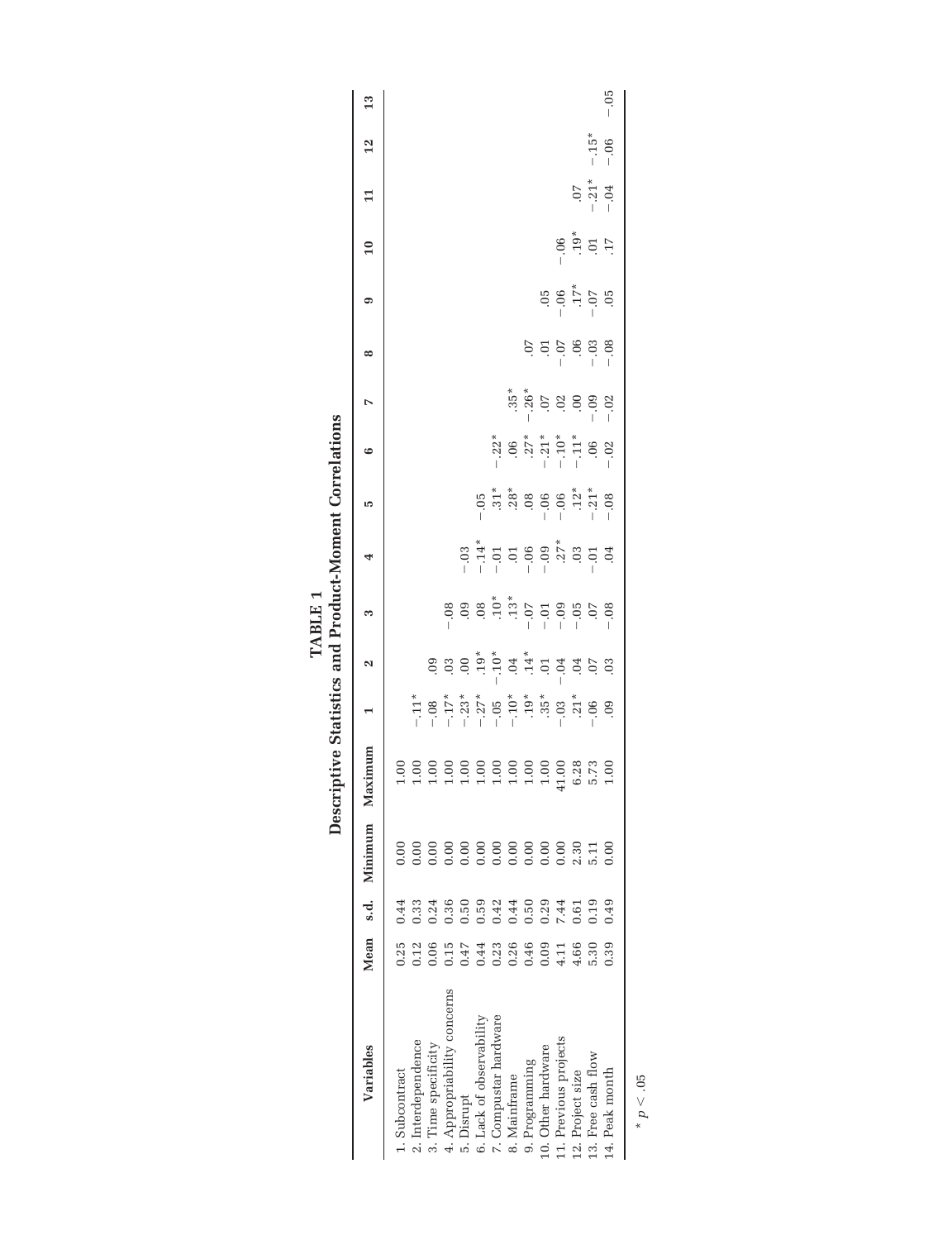| <b>Independent Variables</b> | $\mathbf{1}$        | $\overline{\mathbf{2}}$ | 3                  | $\overline{4}$      |
|------------------------------|---------------------|-------------------------|--------------------|---------------------|
|                              |                     |                         |                    |                     |
| Constant                     | $-16.58$<br>(64.55) | $-26.01$<br>(79.81)     | $-6.20$<br>(52.76) | $-16.48$<br>(57.30) |
|                              | $-0.01$             | $-0.01$                 | $-0.004$           | $-0.001$            |
| Previous projects            | (0.01)              | (0.01)                  | (0.01)             |                     |
|                              | $0.59***$           | $0.79***$               | $0.41***$          | (0.01)<br>$0.58***$ |
| Project size                 |                     |                         |                    |                     |
|                              | (0.13)              | (0.16)                  | (0.14)             | (0.17)              |
| Free cash flow               | 2.07                | 3.75                    | 0.32               | 2.16                |
|                              | (11.33)             | (14.00)                 | (9.27)             | (10.06)             |
| Peak months                  | 0.08                | 0.03                    | 0.05               | $-0.01$             |
|                              | (0.16)              | (0.18)                  | (0.16)             | (0.19)              |
| Interdependence              |                     | $-0.62**$               |                    | $-0.99***$          |
|                              |                     | (0.35)                  |                    | (0.38)              |
| Time specificity             |                     | $-0.44$                 |                    | $-0.04$             |
|                              |                     | (0.41)                  |                    | (0.42)              |
| Appropriability concerns     |                     | $-1.35***$              |                    | $-1.17***$          |
|                              |                     | (0.29)                  |                    | (0.30)              |
| Disrupt                      |                     | $-1.00***$              |                    | $-0.97***$          |
|                              |                     | (0.19)                  |                    | (0.21)              |
| Lack of observability        |                     | $-0.95***$              |                    | $-1.21***$          |
|                              |                     | (0.19)                  |                    | (0.22)              |
| Compustar hardware           |                     |                         | $-0.06$            | $-0.23$             |
|                              |                     |                         | (0.21)             | (0.25)              |
| Mainframe                    |                     |                         | $-0.33*$           | $-0.01$             |
|                              |                     |                         | (0.20)             | (0.22)              |
| Programming                  |                     |                         | $0.44***$          | $0.90***$           |
|                              |                     |                         | (0.17)             | (0.21)              |
| Other hardware               |                     |                         | $1.33***$          | $1.01***$           |
|                              |                     |                         | (0.27)             | (0.32)              |
| Year effects                 | Yes                 | Yes                     | Yes                | Yes                 |
| $\boldsymbol{n}$             | 405                 | 405                     | 405                | 405                 |
| Likelihood ratio $(df)$      | 76.93 (13)          | 161.34 (18)             | 115.03 (17)        | 195.52 (22)         |
| Pseudo- $R^2$                | 0.17                | 0.35                    | 0.25               | 0.43                |

**TABLE 2 Results of Probit Regression Analysis for Main Effects of Capabilities and Contractual Hazardsa**

<sup>a</sup> The dependent variable, governance choice, was coded 1 for subcontracting. A positive coefficient indicates a greater probability of subcontracting, and a negative coefficient indicates a greater likelihood of integration.

 $*** p < .01$ 

our purposes was whether or not a firm subcontracted. Therefore, the dependent variable, subcontract, was coded 1 if a subcontractor was involved in a project and 0 if the project was completed in-house. Thus, positive coefficients indicated a greater probability of subcontracting, and negative coefficients indicated a preference for integration. We included fixed time dummies in all equations to control for trends in Compustar's use of subcontractors. Although not reported, the time dummies were significant as a set in all specifications ( $p <$ .05), suggesting that Compustar was more likely to subcontract in the early to mid 1990s.

Column 1 presents results for the base sample of control variables. The base model was significantly more explanatory than a model consisting of a constant alone (likelihood ratio [LR] = 24.66,  $p < .01$ ).

Project size was positive and significantly related to subcontracting. This result suggests that Compustar lacked the internal capacity to perform large projects in house, or that the sheer scope of large projects made them more likely to include tasks in which Compustar lacked capabilities. None of the other control variables were significantly related to the subcontracting decision.<sup>11</sup>

Column 2 includes our measures of contractual

 $*$   $p < .10$ 

 $*$  \*  $p < .05$ 

<sup>&</sup>lt;sup>11</sup> We also ran models (results not reported here) that included project duration, although it is highly correlated with our current project size measure, and also the type of payment terms in a customer-Compustar contract (fixed fee, hourly wage, etc.). These additional controls were not significant and did not affect results.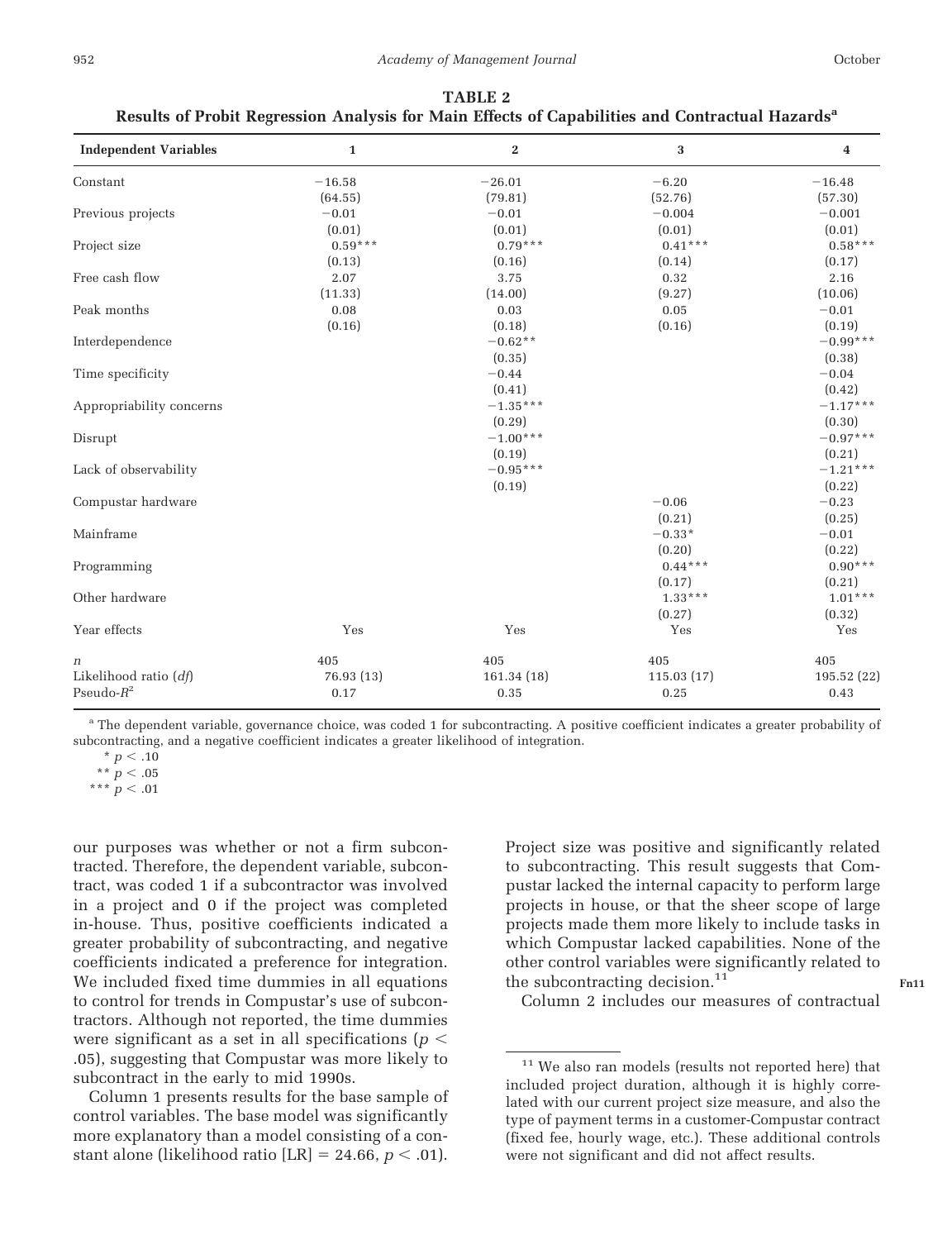hazards. Because the models were nested, we could directly compare their likelihood ratio statistics to determine which dominated. The  $LR_5$  increase of 84.59 from column 1 to column 2 was significant at the .01 level, suggesting that column 2 better fitted the data. With the exception of time specificity, all hazards in column 2 were negative and significantly related to the subcontracting decision. Although directionally correct, the nonfinding for time specificity was likely a combined result of its limited variance (only 25 observations) and the relationships among other hazards. In fact, when we ran the results without the other four hazards, time specificity was negative and statistically significant. The time specificity finding notwithstanding, Compustar was more likely to subcontract when projects were subject to contractual hazards, supporting Hypothesis 1.

The results for firm capabilities appear in column 3. Again, this model fitted the data better than the base model alone  $(LR<sub>4</sub>$  increment = 37.78). We found support for Hypothesis 2a, as the results in column 3 indicate. In keeping with expectations, a firm that lacks capabilities relevant to a particular project is more likely to subcontract. Rather than trying to develop the capabilities from scratch, Compustar subcontracted to gain access to specific capabilities. These results held across projects that drew upon capabilities related to both programming and hardware from other vendors.

We found only weak support for Hypothesis 2b. In keeping with the resource-based view, Compustar was less likely ( $p < .10$ ) to subcontract projects that drew upon the firm's capabilities in mainframes. However, the marginal effect for hardware they manufactured was statistically insignificant.

Column 4 shows results of our considering transaction cost and resouce-based predictions jointly to assess the robustness of the results to the inclusion of both sets of explanatory variables. Column 4 fitted the data better than all previous model  $(LR<sub>4</sub>)$ increment = 33.39 vs. column 2; and  $LR_5$  increment  $= 80.20$  vs. column 3). This result implied that the TCE and resource-based perspectives could inform governance choices. The TCE variables, however, explained a greater portion of the variance.

Results on the contractual hazard independent variables remained consistent over columns 2 and 4. Likewise, the findings in columns 3 and 4 for Compustar hardware were unchanging. Interestingly, however, the marginal effect of mainframe, though directionally consistent, was not statistically different from 0 in column 4. Hypothesis 2b was not robust to the specification in column 4 and, as a result, did not receive empirical support. Such a finding could have several interpretations. First, it could simply be that because contractual hazards were more reliable predictors of decisions about firm boundaries, the inclusion of the hazard variables in model 4 caused the variable for mainframe to become insignificant. Second, if firms develop governance capabilities as a result of strong technological capabilities, they may be indifferent to the choice between subcontracting and performing a function in-house simply if strong technological capabilities are present. Rather, strong technological capabilities may interact with contractual hazards in ways that decrease the impact of those hazards on governance. Here, although the TCE variables explained a greater portion of the overall variance, the fact that the Compustar hardware results did not change over columns 3 and 4 rendered the former explanation less plausible. We explore the latter possibility below.

To test Hypotheses 3a–3c, we classified individual hazards as hold-up, observability, and appropriability. Lack of observability was our proxy for observability hazards, and appropriability concerns was our proxy for appropriability hazards. Hold-up, an amalgamation of the variables interdependence, time specificity, and disrupt, was a count variable taking values ranging from 0 to 3. We grouped these three hazards into one hold-up variable for a theoretical and a practical reason: Theoretically, all three represented hold-up hazards, and we lacked sufficient variance to test them individually with interactions.<sup>12</sup> Likewise, weak capabilities and strong capabilities were aggregates (varying from 0 to 2) of the number of individual capabilities that a particular project drew upon. Practically, we aggregated capabilities in this way because testing Hypotheses 3a–3c using the individual capability

<sup>&</sup>lt;sup>12</sup> Given that temporal specificity hazards were present in only 25 of the 405 projects, we did not have enough variance to run interactions for this variable in isolation. However, in robustness tests that we do not present, we parsed the effects of the individual hazards comprising hold-up to the extent possible, given our data. Results remained unchanged. That is, we found a negative main effect for disrupt with a positive interaction term. Likewise, we found a negative main effect for interdependence with a positive interaction term. We also found a negative main effect for temporal specificity but, as we mentioned above, we were unable to run the interaction.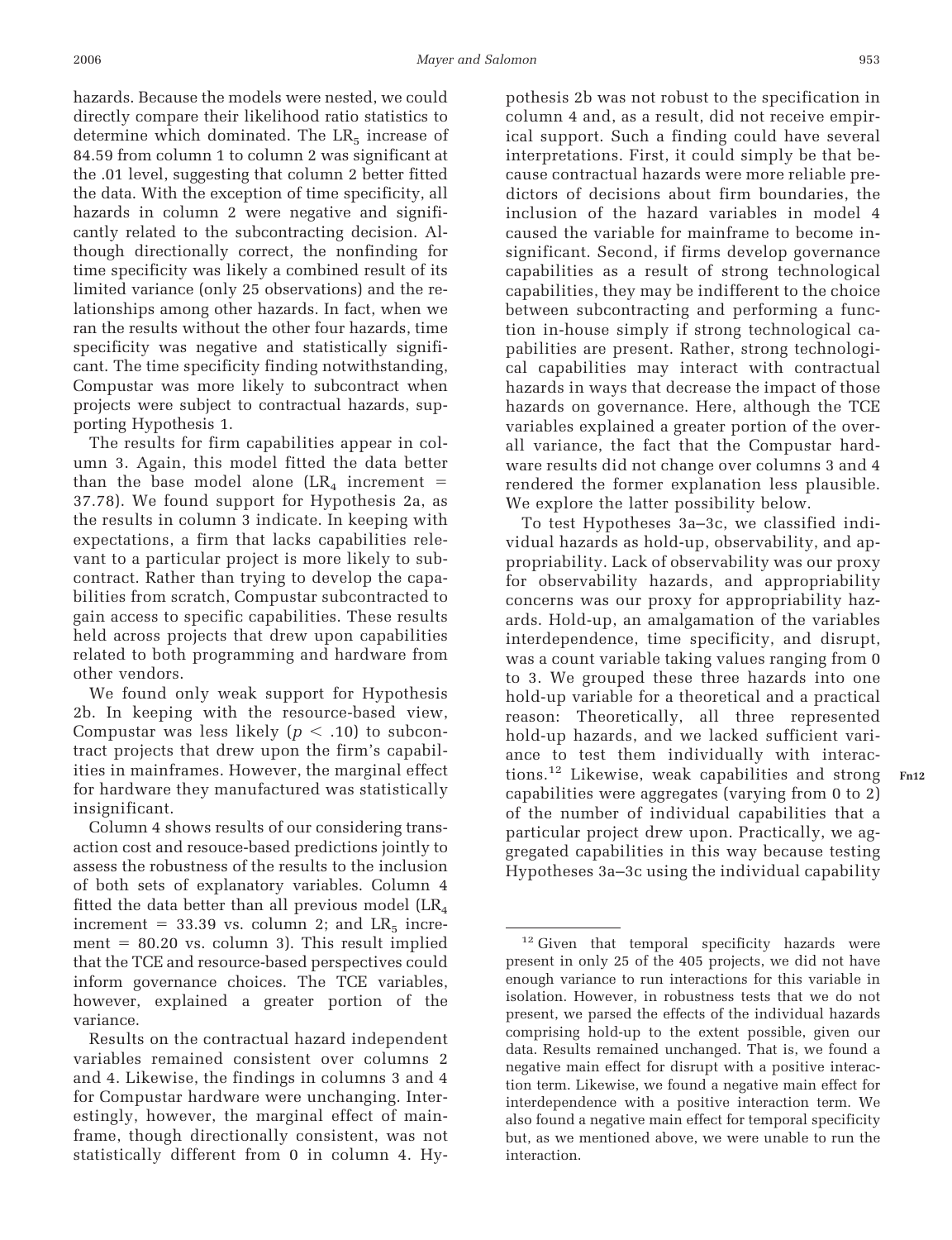| Results of Front Regression Amarysis for Interaction Effects |              |                         |             |                         |  |  |  |  |
|--------------------------------------------------------------|--------------|-------------------------|-------------|-------------------------|--|--|--|--|
| <b>Variables</b>                                             | $\mathbf{1}$ | $\overline{\mathbf{2}}$ | 3           | $\overline{\mathbf{4}}$ |  |  |  |  |
| Constant                                                     | $-23.24$     | $-13.71$                | $-24.46$    | $-22.85$                |  |  |  |  |
|                                                              | (82.42)      | (63.09)                 | (81.92)     | (75.05)                 |  |  |  |  |
| Previous projects                                            | $-0.001$     | 0.00                    | $-0.001$    | $-0.002$                |  |  |  |  |
|                                                              | (0.01)       | (0.01)                  | (0.01)      | (0.01)                  |  |  |  |  |
| Project size                                                 | $0.57***$    | $0.56***$               | $0.57***$   | $0.55***$               |  |  |  |  |
|                                                              | (0.17)       | (0.17)                  | (0.17)      | (0.17)                  |  |  |  |  |
| Free cash flow                                               | 3.37         | 1.71                    | 3.59        | 3.32                    |  |  |  |  |
|                                                              | (14.46)      | (11.07)                 | (14.37)     | (13.17)                 |  |  |  |  |
| Peak months                                                  | 0.02         | 0.03                    | 0.01        | 0.03                    |  |  |  |  |
|                                                              | (0.19)       | (0.19)                  | (0.19)      | (0.19)                  |  |  |  |  |
| $Hold-up$                                                    | $-0.82***$   | $-1.22***$              | $-0.81***$  | $-0.81***$              |  |  |  |  |
|                                                              | (0.17)       | (0.22)                  | (0.17)      | (0.17)                  |  |  |  |  |
| Lack of observability                                        | $-1.16***$   | $-1.16***$              | $-1.24***$  | $-1.16***$              |  |  |  |  |
|                                                              | (0.20)       | (0.20)                  | (0.24)      | (0.20)                  |  |  |  |  |
| Appropriability concerns                                     | $-1.18***$   | $-1.27***$              | $-1.19***$  | $-1.00***$              |  |  |  |  |
|                                                              | (0.29)       | (0.29)                  | (0.29)      | (0.34)                  |  |  |  |  |
| Weak capabilities                                            | $0.88***$    | $0.95***$               | $0.89***$   | $0.93***$               |  |  |  |  |
|                                                              | (0.17)       | (0.18)                  | (0.17)      | (0.18)                  |  |  |  |  |
| Strong capabilities                                          | $-0.09$      | $-0.50**$               | $-0.13$     | $-0.05$                 |  |  |  |  |
|                                                              | (0.14)       | (0.20)                  | (0.16)      | (0.14)                  |  |  |  |  |
| Hold-up $\times$ strong capabilities                         |              | $0.64***$               |             |                         |  |  |  |  |
|                                                              |              | (0.22)                  |             |                         |  |  |  |  |
| Lack of observability $\times$ strong capabilities           |              |                         | 0.19        |                         |  |  |  |  |
|                                                              |              |                         | (0.30)      |                         |  |  |  |  |
| Appropriability concerns $\times$ strong capabilities        |              |                         |             | $-0.51$                 |  |  |  |  |
|                                                              |              |                         |             | (0.58)                  |  |  |  |  |
| Year effects                                                 | Yes          | Yes                     | Yes         | Yes                     |  |  |  |  |
| $\boldsymbol{n}$                                             | 405          | 405                     | 405         | 405                     |  |  |  |  |
| Likelihood ratio $(df)$                                      | 191.33 (18)  | 200.20 (19)             | 191.71 (19) | 192.28 (19)             |  |  |  |  |
| Pseudo- $R^2$                                                | 0.42         | 0.44                    | 0.42        | 0.42                    |  |  |  |  |
|                                                              |              |                         |             |                         |  |  |  |  |

**TABLE 3 Results of Probit Regression Analysis for Interaction Effectsa**

<sup>a</sup> The dependent variable, governance choice, was coded 1 for subcontracting. A positive coefficient indicates a greater probability of subcontracting, and a negative coefficient indicates a greater likelihood of integration.

 $*$  \*  $p < .05$  $*** p < .01$ 

terms would have resulted in 12 (three hazards times four capabilities) interaction terms. $^{13}$ 

Table 3 presents results of analyses exploring the moderating effects of capabilities on the relationship between contractual hazards and subcontracting. To ensure that our aggregated variables preserved the fidelity of the underlying relationships found in Table 2, in column 1 of Table 3 we replicated the results presented in column 4 of Table 2. The results for all three contractual hazard measures were negative and significant; the marginal effects for weak capabilities (other hardware and programming) were positive and significant; and the results for strong

capabilities were nonsignificant. Findings from column 1 of Table 3 therefore mirrored those from column 4 of Table 2.

Results of our direct tests of Hypotheses 3a–3c appear in columns 2– 4. Column 2 shows that the interaction of strong capabilities with hold-up had a positive and significant effect on subcontracting, providing support for Hypothesis 3a. Strong technological capabilities allowed Compustar to subcontract a project in the face of higher levels of hold-up hazards. By contrast, the interaction between observability and strong capabilities (from column 3) was not significant, failing to provide support for Hypothesis 3b. Finally, supporting expectations, the interaction between appropriability hazards and technological capabilities in column 4 was statistically insignificant—lending support to Hypothesis 3c. By contrast, a firm with weak capabilities would

<sup>&</sup>lt;sup>13</sup> In results not reported, we reran all of the interactions using the individual capability terms. Results did not vary and, thus, our inferences do not change.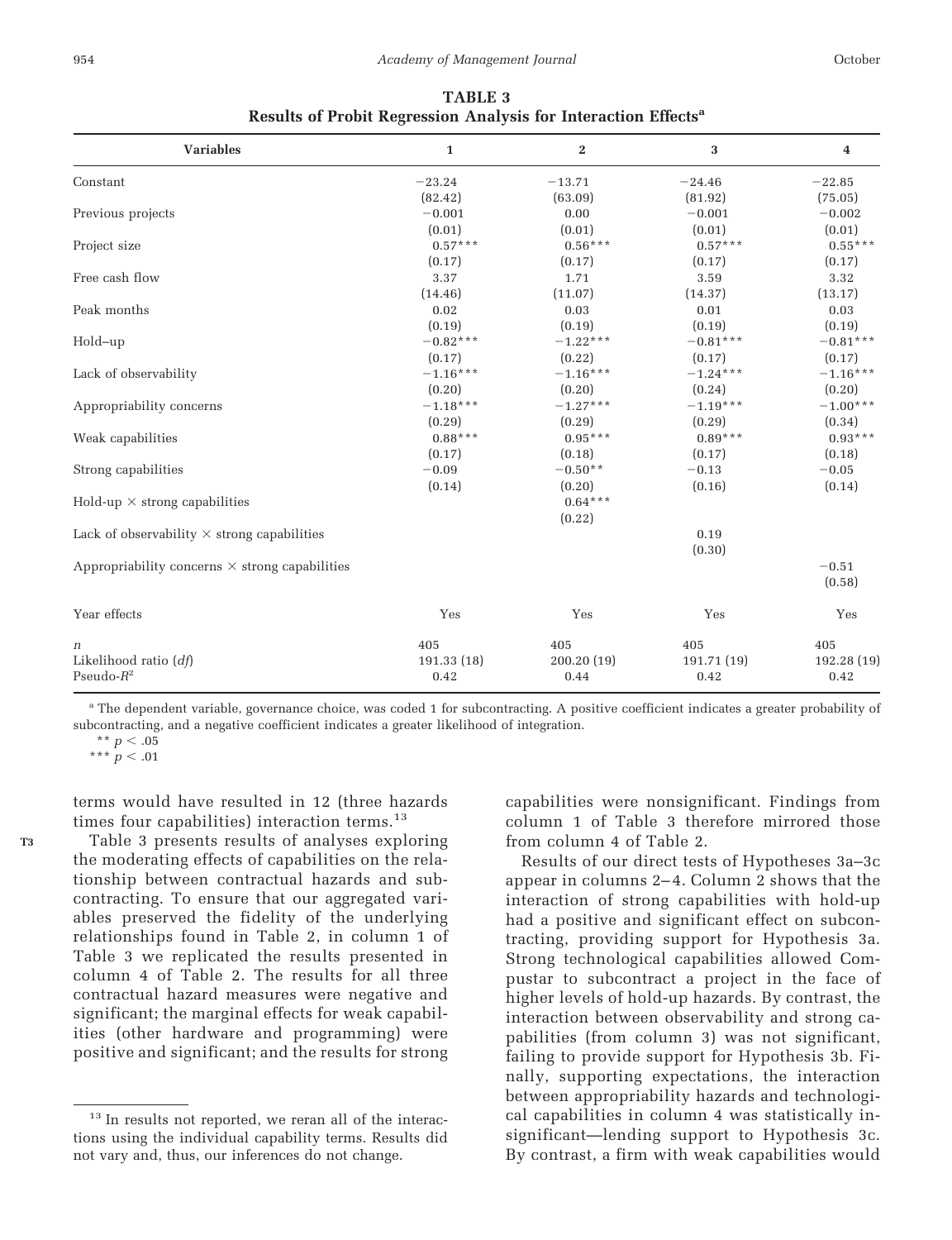**Fn14**

need to subcontract to access the capabilities that it lacked, irrespective of the level of contractual hazards present.<sup>14</sup>

# **DISCUSSION AND CONCLUSION**

In this study, we attempted to gain a deeper understanding of how capabilities and contractual hazards jointly shape governance. Williamson highlighted the need to move beyond merely examining contractual hazards to take firm heterogeneity into account when studying governance decisions:

Rather, therefore, than ask the question "What is the best generic mode (market, hybrid, firm, or bureau) to organize X?" which is the traditional transaction cost query, the question to be put instead is "How should firm A—which has pre-existing strengths *and* weaknesses (core competencies *and* disabilities)— organize X?" (1999: 1103)

Our findings support taking such a contingent view. In keeping with transaction cost logic, we found that contractual hazards provided firms an incentive to internalize, independently of firm capabilities. Faced with contractual hazards, Compustar was unequivocally more likely to internalize a project. Likewise, as the resource-based view literature suggests, weak capabilities had an effect on governance independently of contractual hazards. For projects that drew upon capabilities in which Compustar was weak, the firm was more likely to subcontract.

For strong technological capabilities, the story is more complex. Strong internal capabilities did not produce a significant independent effect on governance decisions. They did play a role, however, in the presence of contractual hazards. Compustar was more likely to subcontract in the presence of hold-up hazards when it had strong internal capabilities than when those capabilities were not present. These findings support the view that strong technological capabilities make it easier for a firm to identify, monitor, contract with, and manage contractors.

Of particular interest from these findings is that

technological capabilities affected the governance decision only in the presence of hold-up hazards, not in the presence of observability or appropriability hazards. Specifically, firms with strong technological capabilities are more likely to use the market in the presence of hold-up hazards but more likely to internalize transactions in the presence of other hazards. This finding has several implications. First, they highlight the need for a fruitful integration of transaction costs and resource-based perspectives that carefully addresses how different capabilities affect different contractual hazards.15 Scholars need to better understand what types of governance benefits are derived from different types of firm capabilities (e.g., R&D, marketing, production) and to what extent these benefits help firms overcome different types of contractual hazards.

Second, these findings also highlight the limitations of governance capabilities derived from technological capabilities. Technical skills did not enable Compustar to overcome hazards arising from observability and appropriability. It appears that when observability is an issue, knowledge of an underlying technology has only limited benefits. If quality is inherently hard to observe, even a knowledgeable engineer may be of little use in governing contractors. With regard to appropriability, the results suggest that leakage remains an issue, even when technological capabilities are present. Contractors may use projects to observe Compustar in an effort to copy their best practices— even for generic types of technical skills. Nevertheless, these results confirm that we cannot treat all hazards as equivalent in their effects on governance decisions, and our results highlight the need for additional research on the link between different types of capabilities and different contractual hazards.

Taken together, our findings highlight the contingent nature of governance decisions. Firms with stronger technological capabilities seemingly have more options— both internal and external—in dealing with contractual hazards, and firms with weaker capabilities may be unable to overcome such hazards and therefore rely on the market. Otherwise stated, strong technological capabilities increase the level of contractual hazards that a firm can effectively manage before turning to integration.

At first glance, the fact that strong technological capabilities do not directly favor integration seems

<sup>&</sup>lt;sup>14</sup> In analyses not presented here, we sought to verify the robustness of our results by checking interactions for contractual hazards in the presence of weak capabilities. In keeping with underlying theory, we found that weak capabilities did not moderate the contractual hazards– subcontracting relationship for any of the three hazard measures. Like the absence of strong capabilities, this result corroborated that a firm with weak capabilities would need to subcontract to access capabilities that it lacked, irrespective of the level of contractual hazards.

<sup>&</sup>lt;sup>15</sup> We thank an anonymous reviewer for suggesting that governance capabilities may have different effects on different types of hazards.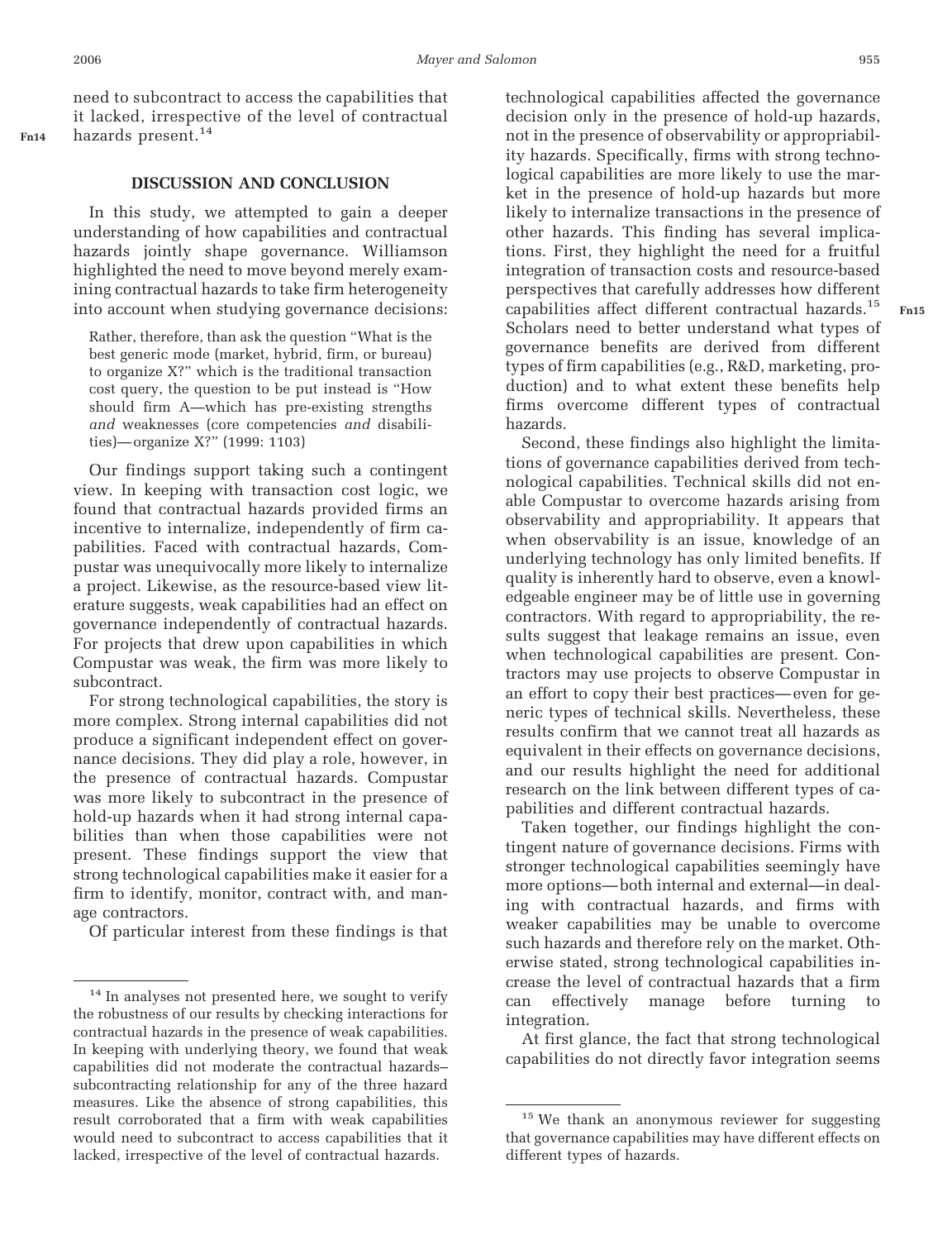inconsistent with prevailing resource-based view logic and contrary to its foundational assumptions with regard to the boundary of the firm. On closer inspection, however, it is not. If technological capabilities lead to firm-specific governance capabilities, then governance capabilities (a potentially valuable, rare, inimitable, and nonsubstitutable firm-specific capability) may be central to governance decisions. Resource-based arguments, at their root, are agnostic to the mechanism through which capabilities operate to influence governance mode. Therefore, the fact that they impact governance through moderating the impact of contractual hazards is not inconsistent with the underlying theory. More research is certainly necessary to unpack the specific mechanisms by which technological capabilities result in governance capabilities and how governance capabilities interact with different types of contractual hazards to influence firm boundaries; however, this study provides a first step in that direction.

This is not to say, however, that the idea of governance capabilities is entirely novel in the literature. For example, Dyer and Singh (1998) introduced the concept of interorganizational advantage and the closely related concept of alliance capability (e.g., Kale, Dyer, & Singh, 2002). Our results provide some support for such a construct and offer a broader conceptualization. As more economic activity takes place through alliances and outsourcing, managing interorganizational relationships becomes increasingly important. Our study highlights how the management of interorganizational relationships may improve with a firm's technological capabilities, which help firms better manage hold-up hazards in outsourcing relationships. Further, our research raises the possibility that governance capabilities may be a more general capability that can be leveraged across all sorts of interorganizational relationships (alliances, joint ventures, etc.).

The governance of individual projects and alliances has received increased attention in the literature in recent years. For example, Sampson (2004) examined governance choice in R&D alliances, and Mayer (2006) and Mayer and Nickerson (2005) explored project-level determinants of governance and performance, respectively. Reuer and Ariño (2002) examined contract renegotiation in alliances from a TCE perspective. Finally, Mayer and Argyres (2004) examined the role of learning to contract at the project level. None of the studies in this vein, however, has examined the interaction of transaction cost and capability-based factors in explaining governance choice.

By accounting for heterogeneity in the form of

variance in capabilities, results from this projectlevel study help enrich traditional TCE literature. Williamson (1985, 1996) argued that contractual hazards were a primary driver of governance decisions; however, left unexplained was why two firms facing transactions with identical levels of contracting hazards would select different governance structures. Scholars have generally attributed such variance to misalignments or "mistakes" in organizational choice (Sampson, 2004; Silverman, Nickerson, & Freeman, 1997), or to historical factors such as links among governance decisions (Argyres & Liebeskind, 1999). Our findings suggest that the answer may have more to do with differences in capabilities than with historical legacy or "mistakes" owing to bounded rationality.

Our findings appear to bridge theories in the strategy literature regarding the links among contractual hazards, capabilities, and governance. However, more thorough methods and follow-on questions may tease out further insights. For example, although we did not explicitly test the performance implications of Compustar's governance decisions, we expect these decisions to have impacted performance (see Williamson, 1985). Future research could examine how capabilities and contractual hazards jointly determine the ex post performance of governance decisions. Further, to the extent that we have uncovered a general governance capability, future studies could examine how such capabilities develop. For example, how do technological capabilities exactly translate into governance capabilities, and are there other means by which firms can develop such capabilities? Taken to its extreme, the general governance capability could translate into a firm that "produces" only governance—a "virtual" organization dedicated to managing interorganizational relationships rather than physical assets. Similarly, what role does organizational culture play in the development of governance capabilities? A culture that is heavily inward-focused could lead to an arrogance that stunts the development of such capabilities.

At this point, we draw several caveats. First, this study relies on microanalytic data from a single firm. Although this data limitation could raise some concerns regarding the generalizability of the findings, it allows us to offer insights that are not available from larger intra- or interindustry studies. We recognize that there is a trade-off between depth and breadth in studies of this sort. Although breadth is generally perceived as offering the advantages of being generalizable to a host of different settings, rich insights can be gleaned from disaggregated data of the sort used in this study.

Second, we recognize that our measures of firm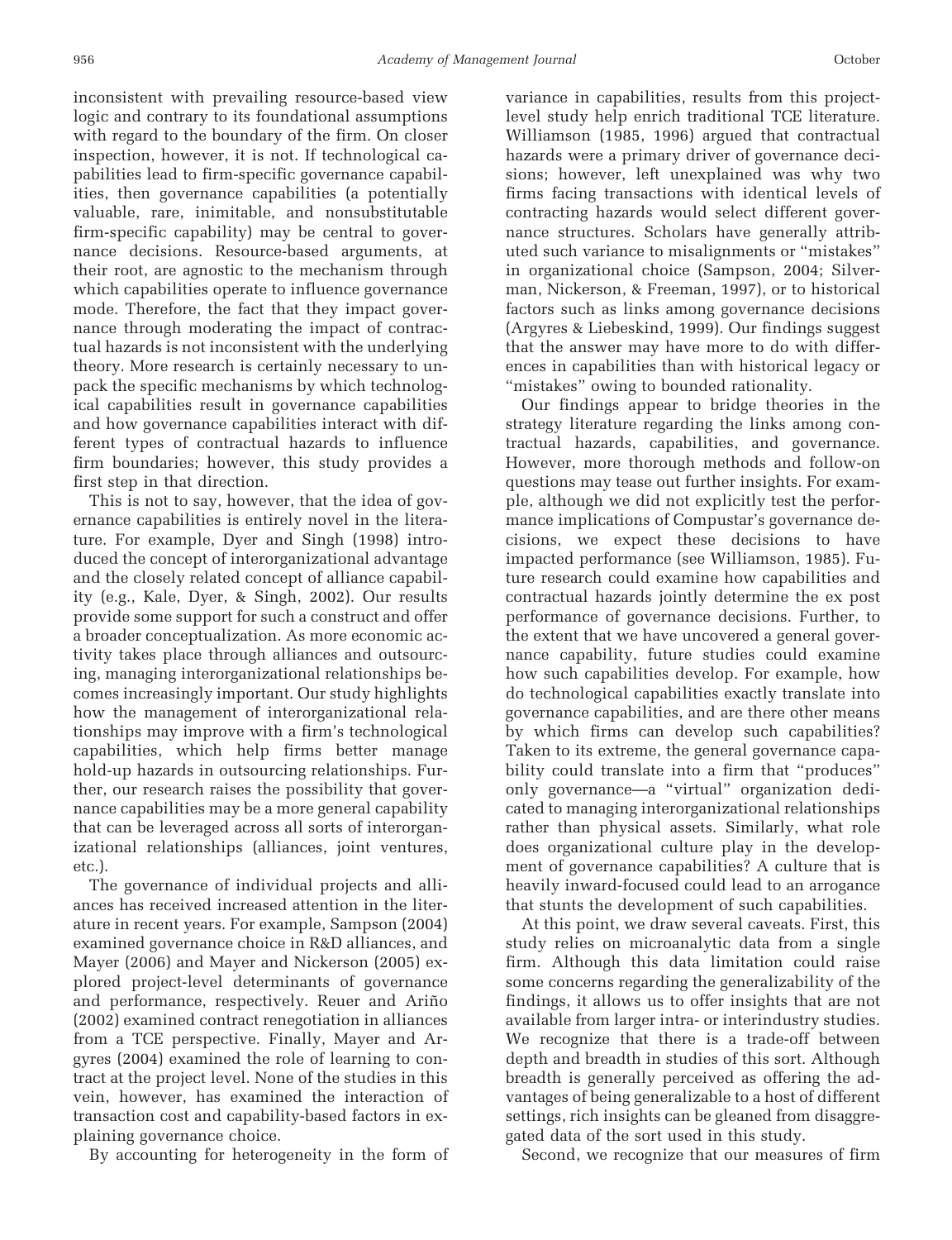capabilities are inherently subjective. Although we verified these capabilities with independent third parties, we ultimately relied on managers at Compustar to identify capabilities in which they had an advantage. To the extent that the managers and third parties over- or underidentified Compustar's technological capabilities, some bias may inhere in the results.

Third, in this paper we focused on a specific governance capability arising from technological capabilities. We acknowledge that firms likely develop a range of governance capabilities, not all of which are associated with technological capabilities. Although other governance capabilities are outside the scope of this paper, they represent a productive avenue for future research.

Finally, we draw one caveat with regard to the implications of our results. Our results do not imply that firms should outsource all activities. The main effects of the hazard measures clearly show that firms are more likely to internalize in the presence of these hazards. Moreover, although technological capabilities can help mitigate the impact of hold-up hazards, they do not help with appropriability or observability hazards: firms are more likely to internalize in the presence of those hazards, even with strong technological capabilities. Nevertheless, main effects here do show that firms are more likely to outsource in the presence of weak capabilities. This finding raises an interesting question: At what point do strong hazards or weak capabilities dominate when they are present in the same transaction? Although we could calculate marginal effects to get some idea of the economic magnitude of this trade-off, we could not meaningfully inform such a decision without more precise measures of the hazard and capability variables.<sup>16</sup> With finer-grained, continuous measures, we might be able to better determine the nuances of how variations in the strength of a particular capability or hazard affect organizational form. This is an

The aforementioned limitations notwithstanding, our findings have valuable implications for both research and practice. Admittedly, we have taken only a first pass at what is surely a much more complicated phenomenon. We hope others will follow in exploring the interplay among firm

important area for future research.

**Fn16**

heterogeneity, contractual hazards, and governance. Given the findings, further conceptual and empirical research in this area seems well warranted.

#### **REFERENCES**

- Ai, C. R., & Norton, E. C. 2003. Interaction terms in logit and probit models. *Economics Letters,* 80: 123–129.
- Akerlof, G. A. 1970. The market for lemons: Qualitative uncertainty and the market mechanism. *Quarterly Journal of Economics,* 84: 488 –500.
- Argyres, N. 1996. Evidence on the role of firm capabilities in vertical integration decisions. *Strategic Management Journal,* 17: 129 –150.
- Argyres, N., & Liebeskind, J. 1999. Contractual commitments, bargaining power, and governance inseparability: Incorporating history into transaction cost theory. *Academy of Management Review,* 24: 49 – 63.
- Barney, J. 1986. Strategic factor markets: Expectations, luck, and business strategy. *Management Science,* 32: 1231–1241.
- Barney, J. 1991. Firm resources and sustained competitive advantage. *Journal of Management,* 17: 99 – 120.
- Bourgeois, L. J. 1981. On the measurement of organizational slack. *Academy of Management Review,* 6: 29 –39.
- Bromiley, P. 1991. Testing a causal model of corporate risk taking and performance. *Academy of Management Journal,* 34: 37–59.
- Coase, R. H. 1937. The nature of the firm. *Econometrica,* 4: 386 – 405.
- Cohen, W. M., & Levinthal, D. A. 1990. Absorptive capacity: A new perspective on organization and learning. *Administrative Science Quarterly,* 35: 128 – 152.
- Conner, K. R., & Prahalad, C. K. 1996. A resource-based theory of the firm: Knowledge versus opportunism. *Organization Science,* 7: 477–501.
- Cyert, R., & March, J. 1963. *A behavioral theory of the firm.* Englewood Cliffs, NJ: Prentice-Hall.
- Dierickx, I., & Cool, K. 1989. Asset stock accumulation and sustainability of competitive advantage. *Management Science,* 35: 1504 –1511.
- Dyer, J. H., & Singh, H. 1998. The relational view: Cooperative strategy and sources of interorganizational competitive advantage. *Academy of Management Review, 23: 660-679.*
- Foss, N. 1996. Knowledge-based approaches to the theory of the firm: Some critical comments. *Organization Science, 7: 470-476.*

<sup>16</sup> Calculating economic significance is further complicated by our econometric specification. Estimating marginal effects with interaction terms is especially challenging in probit and logit models because of the underlying nonlinearity of the pdf function (Ai & Norton, 2003; Norton, Wang, & Ai, 2004).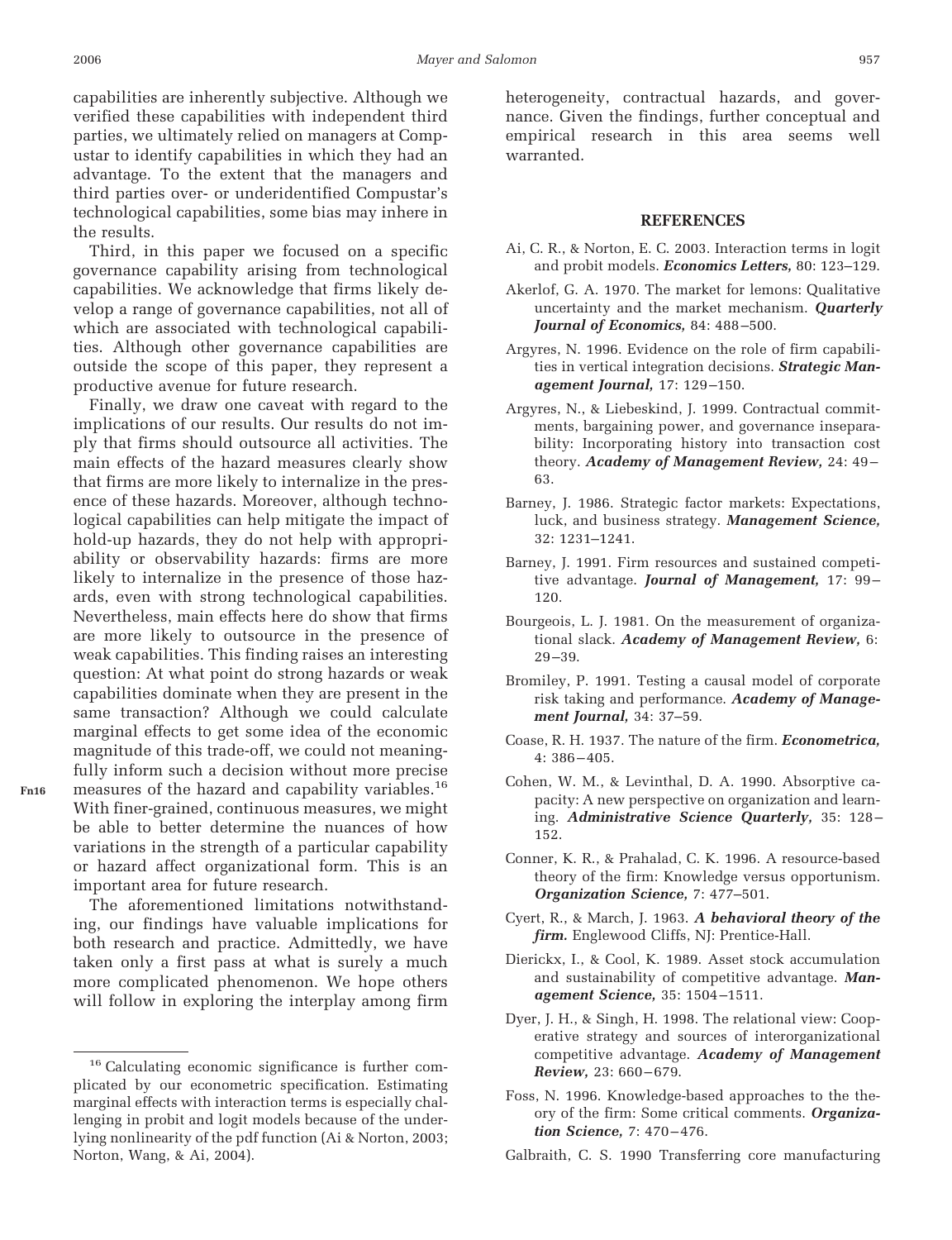technologies in high-technology firms. *California Management Review,* 32(4): 56 –70.

- Gulati, R., & Singh, H. 1998. The architecture of cooperation: Managing coordination costs and appropriation concerns in strategic alliances. *Administrative Science Quarterly, 43: 781-814.*
- Hennart, J. F. 1993. Explaining the "swollen middle": Why most transactions are a mix of market and hierarchy. *Organization Science,* 44: 529 –547.
- Hoetker, G. 2005. How much you know versus how well I know you: Selecting a supplier for a technically innovative component. *Strategic Management Journal,* 26: 75–96.
- Holmstrom, B. 1979. Moral hazard and observability. *Bell Journal of Economics,* 10: 74 –91.
- Holmstrom, B., & Milgrom, P. 1991. Multi-task principalagent analysis. *Journal of Law, Economics and Organization,* 7: 24 –52.
- Kale, P., Dyer, J., & Singh, H. 2002. Alliance capability, stock market response, and long-term alliance success: The role of the alliance function. *Strategic Management Journal,* 23: 747–767.
- Kennedy, P. 1998. *A guide to econometrics.* Cambridge, MA: MIT Press.
- Kogut, B., & Zander, U. 1992. Knowledge of the firm, combinative capabilities, and the replication of technology. *Organization Science,* 7: 502–518.
- Leiblein, M. J., & Miller, D. J. 2003. An empirical examination of transaction- and firm-level influences on the vertical boundaries of firms. *Strategic Management Journal,* 24: 839 – 859.
- Maddala, G. S. 1983. *Limited dependent and qualitative variables in econometrics.* New York: Cambridge University Press.
- Mahoney, J. T., & Pandian, J. R. 1992. The resource-based view within the conversation of strategic management. *Strategic Management Journal,* 13: 363–380.
- Martin, X., & Salomon, R. 2003a. Knowledge transfer capacity and its implications for the theory of the multinational corporation. *Journal of International Business Studies,* 34: 356 –373.
- Martin, X., & Salomon, R. 2003b. Tacitness, learning, and international expansion: A study of foreign direct investment in a knowledge-intensive industry. *Organization Science,* 14: 197–311.
- Masten, S. E. 1996. *Case studies in contracting and organization.* New York. Oxford University Press.
- Masten, S. E., Meehan, J. W., & Snyder, E. A. 1991. The costs of organization. *Journal of Law, Economics and Organization,* 7: 1–25.
- Mayer, K. J. 2006. Spillovers and governance: An analysis of knowledge and reputational spillovers in information technology. *Academy of Management Journal:* 49: 69-84.
- Mayer, K. J., & Argyres, N. 2004. Learning to contract: Evidence from the personal computer industry. *Organization Science,* 15: 394 – 410.
- Mayer, K. J., & Nickerson, J. A. 2005. Antecedents and performance consequences of contracting for knowledge workers: Evidence from information technology services. *Organization Science,* 16: 225–242.
- Nickerson, J. A., & Silverman, B. S. 2003. Why firms want to organize efficiently and what keeps them from doing so: Inappropriate governance, performance and adaptation in a deregulated industry. *Administrative Science Quarterly,* 48: 433– 465.
- Nickerson, J. A., & Zenger, T. R. 2002. Being efficiently fickle: A dynamic theory of organizational choice. *Organization Science,* 13: 547–566.
- Norton, E. C., Wang, H., & Ai, C. R. 2004. Computing interaction effects and standard errors in logit and probit models. *Stata Journal,* 4: 103–116.
- Oxley, J. 1997. Appropriability hazards and governance in strategic alliances: A transaction cost approach. *Journal of Law, Economics and Organization,* 13: 387– 409.
- Peteraf, M. 1993. The cornerstones of competitive advantage: A resources-based view. *Strategic Management Journal,* 14: 179 –191.
- Pirrong, S. C. 1993. Contracting practices in bulk shipping markets: A transactions cost explanation. *Journal of Law and Economics,* 36: 937–976.
- Pisano, G. P. 1990. The R&D boundaries of the firm: An empirical analysis. *Administrative Science Quarterly,* 35: 153–176.
- Reuer, J., & Ariño, A. 2002. Contractual renegotiation in strategic alliances. *Journal of Management,* 28: 47– 68.
- Reuer, J., & Lieblein, M. J. 2000. Downside risk implications of multinationality and international joint ventures. *Academy of Management Journal,* 43: 203–214.
- Sampson, R. C. 2004. The cost of misaligned governance in R&D alliances. *Journal of Law, Economics and Organization,* 20: 484 –526.
- Shapiro, C., & Varian, H. R. 1999. *Information rules.* Boston: Harvard Business School Press.
- Shelanski, H. A., & Klein, P. G. 1995. Empirical research in transaction cost economics: A review and assessment. *Journal of Law, Economics and Organization,* 11: 335–361.
- Silverman, B. S. 1999. Technological resources and the direction of corporate diversification: Toward an integration of the resource-based view and transaction cost economics. *Management Science,* 45: 1109 – 1124.
- Silverman, B. S., Nickerson, J. A., & Freeman, J. 1997. Profitability, transactional alignment, and organizational mortality in the U.S. trucking industry.